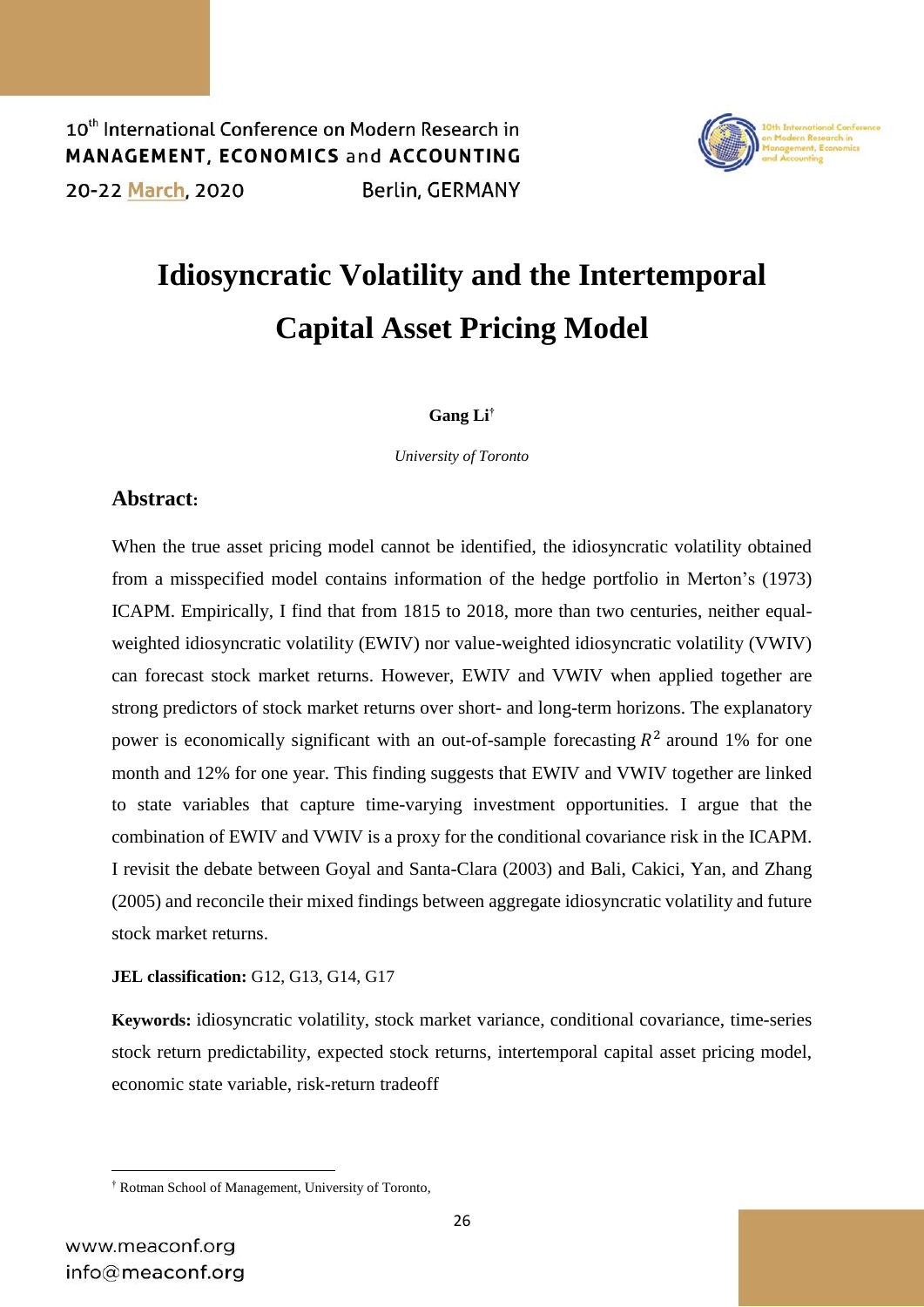10th International Conference on Modern Research in MANAGEMENT, ECONOMICS and ACCOUNTING 20-22 March, 2020 **Berlin, GERMANY** 



### **1. Introduction**

Goyal and Santa-Clara (2003) found that equal-weighted idiosyncratic volatility (EWIV) can positively forecast future stock market returns, suggesting that idiosyncratic risk matters for asset pricing. The finding, however, is criticized by several studies. For example, Bali et al (2005) and Wei and Zhang (2005) argue that this empirical finding is attributed to liquidity premium, small-stock bias, and sample-specific period. That is, when looking at a more recent period, EWIV is unable to predict aggregate stock returns. However, the value-weighted idiosyncratic volatility (VWIV) is negatively related to future stock market returns, although the significance is not as strong as other existing predictors.<sup>1</sup> The difference in forecasting performance between EWIV and VWIV is confusing and ambiguous in the literature. To date, existing studies do not find consistent return predictability by aggregate idiosyncratic volatility. As a result, how aggregate idiosyncratic volatility affects asset prices remains unclear, especially for the time-series return predictability. I revisit this topic and provide an alternative explanation as to why existing studies obtain mixed conclusions. I show that aggregate idiosyncratic volatility, in fact, can be used to forecast stock market returns at both high and low frequencies.

 Theoretically, if the CAPM holds, idiosyncratic volatility is related to neither time series nor cross-section of stock returns. Levy (1978), Campbell, Lettau, Malkiel, and Xu (2001), and Malkiel and Xu (2001) claim that if investors hold undiversified portfolios, the expected return of any asset will be positively linked to idiosyncratic volatility. Their models imply that when investors' portfolios are less diversified, aggregate idiosyncratic volatility should be positively related to future stock market returns in time series. However, recent empirical evidence has not consistently supported this prediction. While most of the previous studies focus on explaining the cross-sectional effect of idiosyncratic volatility with much success, $2$  the time-

 $\overline{a}$ 

<sup>1</sup> For example, the relevant papers include Guo and Savickas (2008), Chen and Petkova (2012), and Pollet and Wilson (2010). However, no papers document that VWIV has return predictive power longer than one quarter.

<sup>2</sup> The typical papers include: Ang, Hodrick, Xing, and Zhang (2006), Brand, Brav, Graham, and Kumar (2009), Campbell and Taksler (2003), Fu (2009), Chen and Petkova (2012), Cao and Han (2016), Herskovic, Kelly, Lustig, and Nieuwerburgh (2016).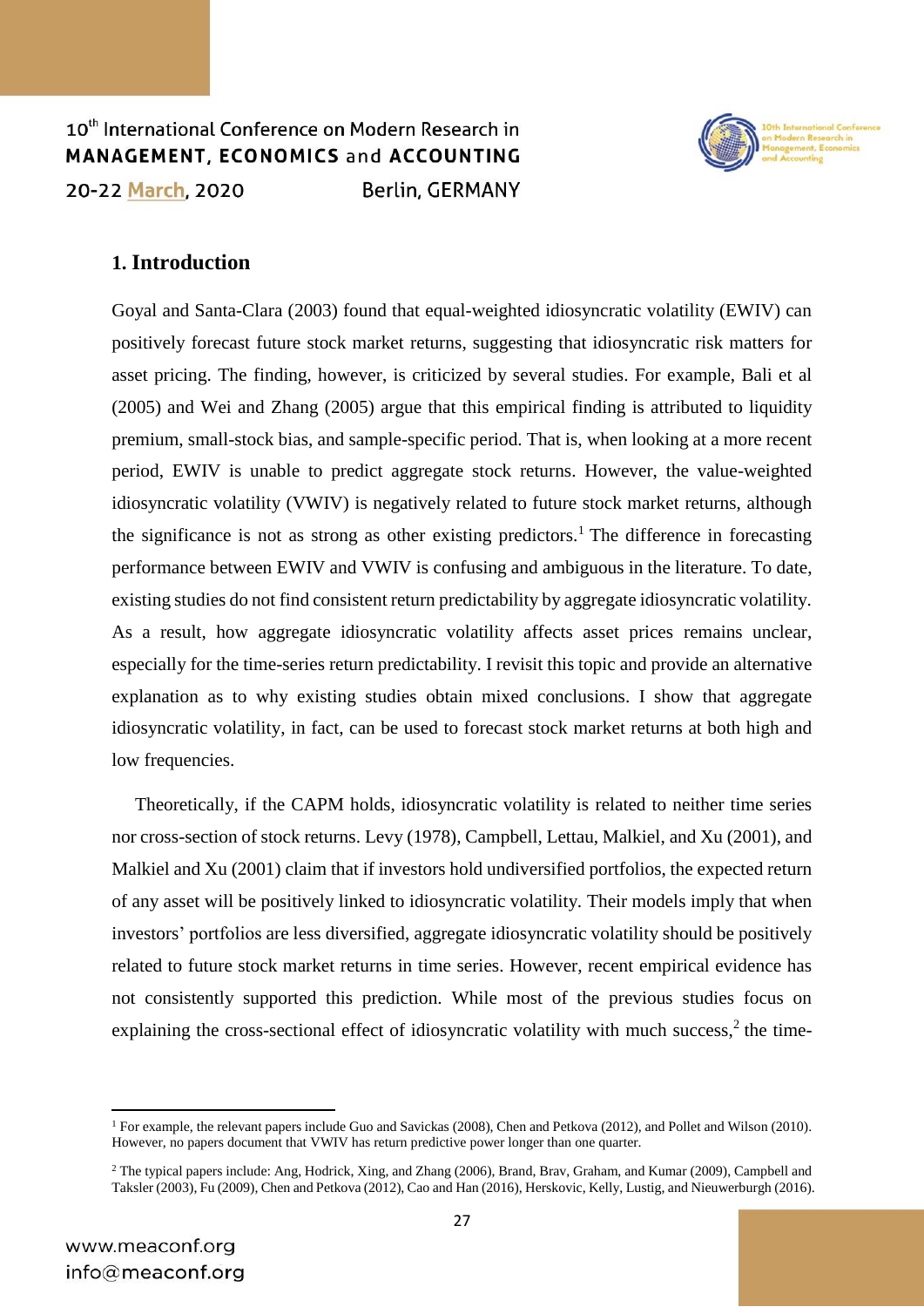

#### 20-22 March, 2020

Berlin, GERMANY

series effect of aggregate idiosyncratic volatility is still unclear and less explored. My research aims to fill this gap.

 In this paper, I first document a novel finding that when running a bivariate regression of aggregate stock returns on EWIV and VWIV, both variables express strong and significant forecasting capacities for stock market returns. The explanatory power is economically significant with an out-of-sample  $R^2$  around 1% for one month and 12% for one year. EWIV is positively related to future stock market returns (consistent with Goyal and Santa-Clara, 2003), while the coefficient of VWIV remains negative (consistent with Guo and Savickas, 2008; Pollet and Wilson, 2010). The empirical findings are robust for various concerns of the predictive power of aggregate idiosyncratic volatility in the literature such as small-stock effect, sample-specific periods, market liquidity premium, business-cycle conditions, and predictor persistency.<sup>3</sup> The significance of both coefficients cannot be explained by multicollinearity because, otherwise both coefficients would be insignificant (smaller t-statistic) with a high- $R^2$ (larger F-statistic) regression. Statistically, the combined effect is more consistent with the omitted variable issue, which leads to estimation biases of univariate OLS regression.

 Theoretically, the combined effect of EWIV and VWIV can be understood through Merton's (1973) ICAPM. In his analysis, when the investor dynamically decides her optimal portfolio position, and if there exist certain state variables which can forecast future investment opportunities, the expected return of any asset (including the market portfolio) is determined by both its covariance with the market portfolio and with the innovation of the state variables (Hedegaard and Hodrick, 2014). While the market portfolio is easy to observe, the state variables are difficult to detect and thus to value (Rossi and Timmermann, 2015). Given that not all state variables are identifiable and that econometricians use a misspecified asset pricing model, the residual terms will consist of multiple systematic components, some of which are driven by the missed state variables and thus related to equity risk premium. I show in theory that although a single aggregate idiosyncratic variance could not capture the covariance risk in the ICAPM, a combination between two types of weighted average idiosyncratic variance is able to pin down the conditional covariance risk, and therefore is linked to stock market returns.

**<sup>.</sup>** <sup>3</sup> More information can be found in Bali, Cakici, Yan, and Zhang (2005), Wei and Zhang (2007), Amihud,Hurvich, and Wang (2008), and Bekaert, Hodrick, and Zhang (2012).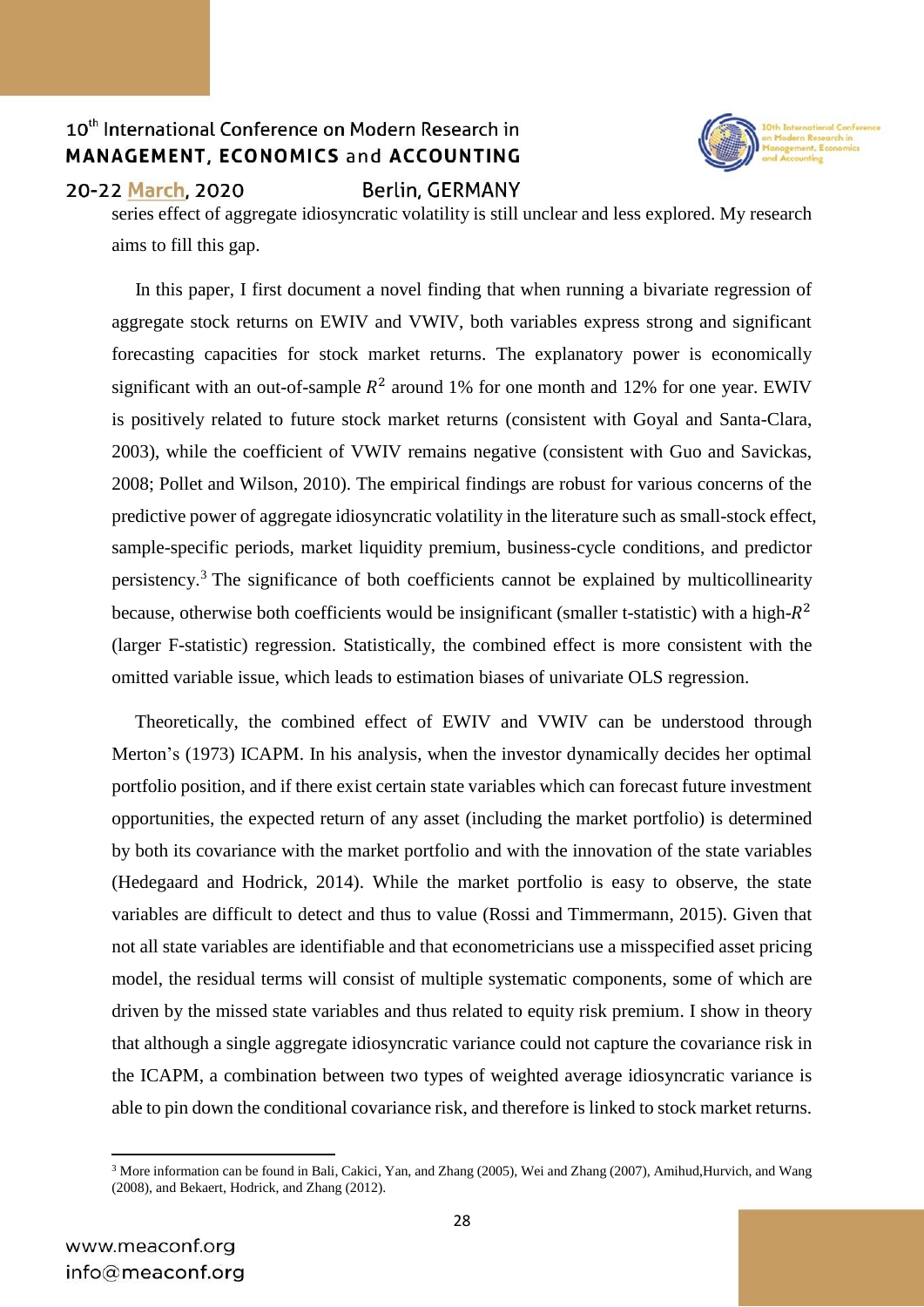

**Berlin, GERMANY** 



 The remainder of the paper is organized as follows. Section 2 derives the theoretical framework of the relationship between the combination of EWIV and VWIV and conditional covariance risk in the ICAPM. Section 3 provides both in-sample and out-of-sample time-series empirical evidence. Section 4 concludes the paper.

#### **2. Theoretical Motivation**

The derivation begins with the discrete-time version of Merton's ICAPM. By analyzing the dynamic optimal portfolio choice of the representative agent, Merton (1973) suggests the expression of the conditional expected return on asset *i* as:

$$
E_t(R_{i,t+1}) = \gamma_M Cov_t(R_{i,t+1}, R_{M,t+1}) + \sum_{k=1}^K \gamma_k Cov_t(R_{i,t+1}, \Delta Z_{k,t+1}), \qquad i = 1, ..., N,
$$
 (1)

where

 $R_{i,t+1}$  is the excess return (rates of return minus a risk-free rate) for asset *i*,

 $R_{M,t+1} = \sum_{i=1}^{N} w_{i,t} R_{i,t+1}$  is the market excess return, where  $w_{i,t}$  is the market portfolio's weight for asset *i*,

 $Z_{k,t+1}$  stands for certain state variable *k*, which contains information about future investment opportunities,

 $\gamma_M$  is the relative risk aversion of the representative agent, assumed to be constant,

 $\gamma_k$  is the weighted average across investors of their state-variable aversions, assumed to be constant as well,

 $E_t$  is the conditional expectation operator on information at time  $t$ ,

 $Cov_t$  is the conditional covariance operator on information at time  $t$ .

 Equation (1) has been deduced in many papers such as Merton (1973), Long (1974), and Cox, Ingersoll, and Ross (1985). The ICAPM predicts that the expected return on asset *i* is determined by not only its covariance with the market portfolio but also its covariance with the innovation of certain state variables, which are linked to future investment opportunities (e.g., aggregate stock returns or volatility). Equation (1) can be used to derive the conditional equity risk premium: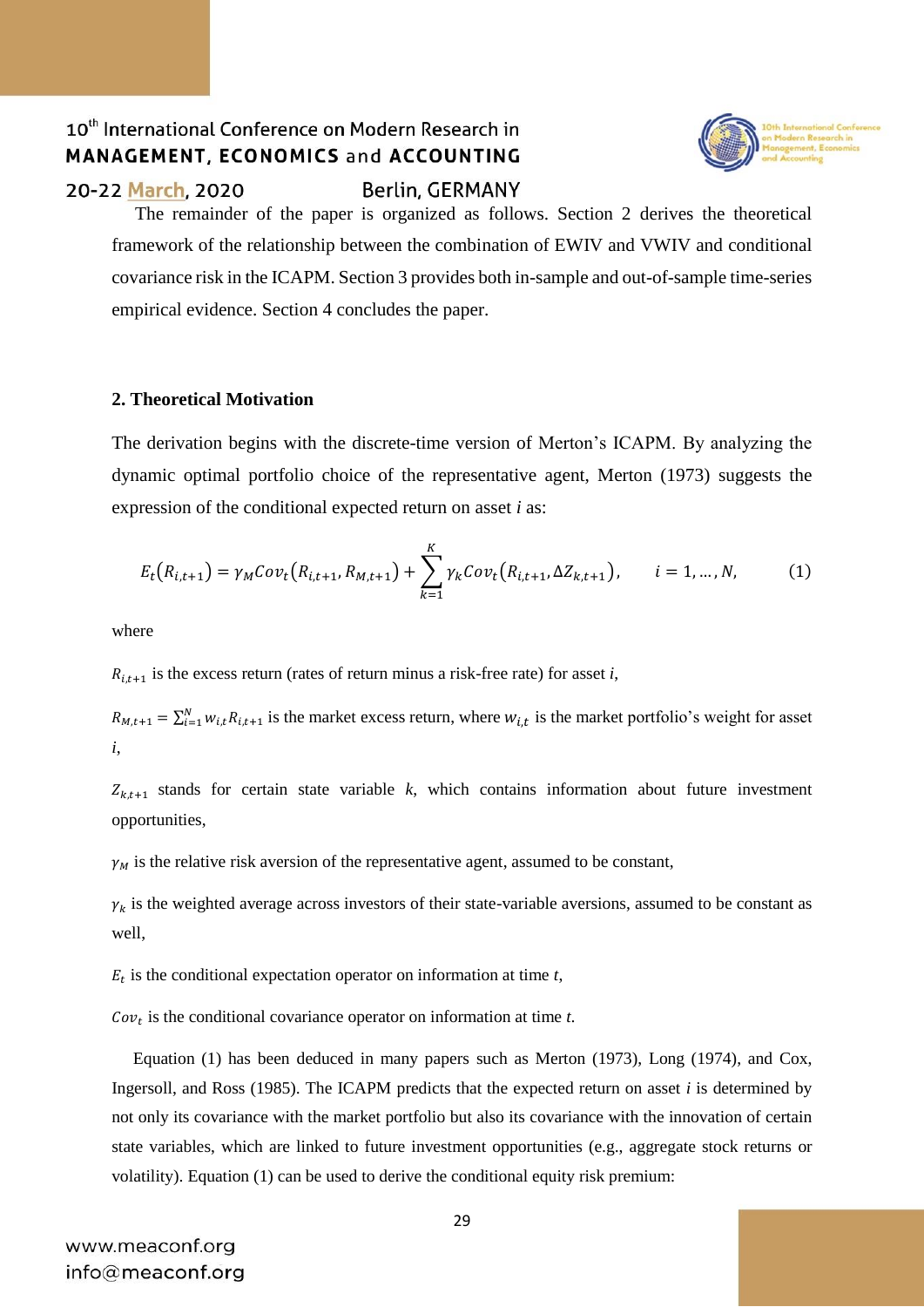#### 10<sup>th</sup> International Conference on Modern Research in MANAGEMENT, ECONOMICS and ACCOUNTING 20-22 March, 2020 **Berlin, GERMANY** K



$$
E_t(R_{M,t+1}) = \gamma_M Var_t(R_{M,t+1}) + \sum_{k=1}^K \gamma_k Cov_t(R_{M,t+1}, \Delta Z_{k,t+1}),
$$
\n(2)

where  $Var_t$  stands for the conditional variance operator on information at time  $t$ . For simplicity, I will use  $\mu$  to denote the expected return and  $\sigma^2$  to denote the (co)variance term for the rest of the derivations.  $\mu_{i,t}, \mu_{M,t}, \mu_{H,t}$  ( $\sigma_{i,t}, \sigma_{M,t}, \sigma_{H,t}$ ) are the conditional expected excess return (volatility) of asset *i*, the market portfolio, and the hedge portfolio at time *t*.  $\sigma_{iM,t}$ ,  $\sigma_{iH,t}$ ,  $\sigma_{MH,t}$  stand for the covariance between any two of them.

 The ICAPM states that the conditional equity risk premium is determined not only by the conditional variance of the market portfolio but also by the conditional covariance of the market portfolio with the innovation of the state variables. Equation (2) can be simplified to a two-factor model by creating a new giant covariance term including all state variables:

$$
\mu_{M,t} = \gamma_M \sigma_{M,t}^2 + Cov_t \left( R_{M,t+1}, \sum_{k=1}^K \gamma_k \Delta Z_{k,t+1} \right). \tag{3}
$$

In practice, since the state variable  $(Z_K)$  is not tradeable, people often project the innovation of the state variable to a factor mimicking portfolio, namely a hedge portfolio, which is correlated with future investment opportunities. Based on the two traded portfolios, the corresponding conditional equity risk premium can be written as:

$$
\mu_{M,t} = \gamma_M \sigma_{M,t}^2 + \gamma_H \sigma_{MH,t}.\tag{4}
$$

 Assuming rational expectations, the realized return generating process can be expressed as the beta representation:

$$
R_{i,t+1} = \beta_{iM,t} \left( \mu_{M,t} + \varepsilon_{M,t+1} \right) + \beta_{iH,t} \left( \mu_{H,t} + \varepsilon_{H,t+1} \right) + \varepsilon_{i,t+1}, \tag{5}
$$

where  $\varepsilon_{M,t+1}, \varepsilon_{H,t+1}$ , and  $\varepsilon_{i,t+1}$  are exogenous shocks for the market portfolio, the hedge portfolio, and asset *i*. The cross-sectional distribution of the idiosyncratic shock is assumed to be normal and stable over time (Ferson, Kandel, and Stambaugh, 1987). It is worth noting that the risk exposure of asset *i* to the market portfolio is affected by the extra covariance term in the ICAPM (Merton, 1990, P.390). While the market portfolio can easily be observed, the hedge portfolio is difficult to estimate. Assume that econometricians only use the CAPM as the asset pricing model,

$$
R_{i,t+1} = b_{iM,t} \left( \mu_{M,t} + \varepsilon_{M,t+1} \right) + \eta_{i,t+1}, \tag{6}
$$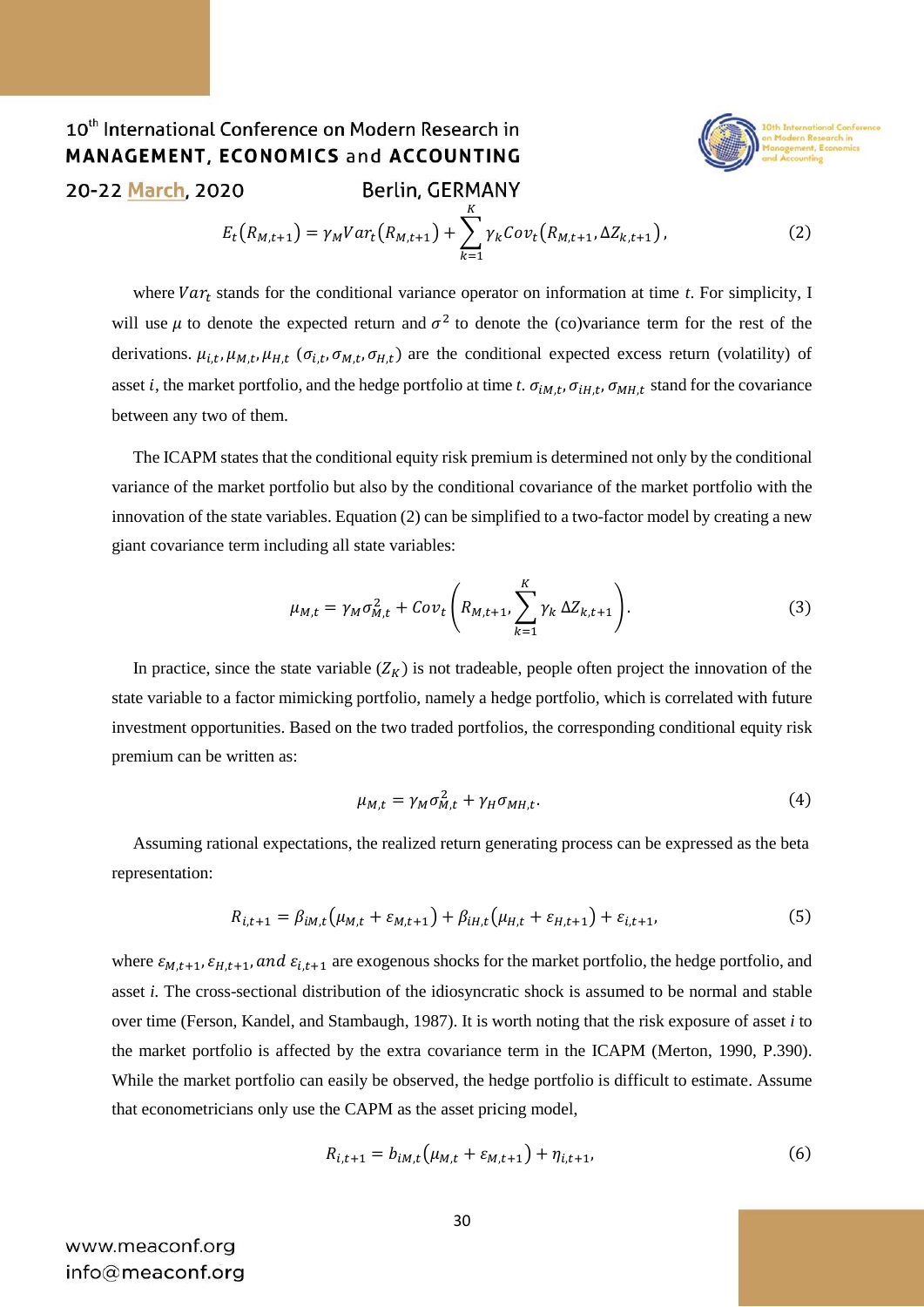

#### 20-22 March, 2020

**Berlin, GERMANY** 

where  $b_{iM,t} = \frac{\sigma_{iM,t}}{\sigma^2}$  $\frac{\partial u_{i} u_{i}}{\partial u_{i}}$  is the misspecified risk exposures;  $\eta_{i,t+1}$  is the misspecified idiosyncratic shock for asset *i* under the CAPM. I first show that the second conditional moments of the misspecified firm

idiosyncratic shock can be expressed as a combination of conditional variance of the hedge portfolio and the conditional covariance between the market portfolio and the hedge portfolio.

**Proposition 1.** *Suppose that the true conditional asset pricing model follows Merton's ICAPM defined in (5), but econometricians use the conditional CAPM as the asset pricing model defined in (6). The second conditional moment of the misspecified firm idiosyncratic shock*  $\eta_{i,t+1}$  *is given by:* 

$$
Var_t(\eta_{i,t+1}) = \beta_{iH,t} b_{iH,t} \sigma_{H,t}^2 + \beta_{iH,t} b_{iH,t} \sigma_{MH,t} + \sigma_{\varepsilon_i, t}^2,
$$
\n<sup>(7)</sup>

*where*

$$
\begin{cases} \beta_{iM,t} = \frac{\sigma_{iM,t}\sigma_{H,t}^2 - \sigma_{iH,t}\sigma_{MH,t}}{\sigma_{H,t}^2 \sigma_{M,t}^2 - \sigma_{MH,t}^2} & \begin{cases} b_{iM,t} = \frac{\sigma_{iM,t}}{\sigma_{M,t}^2} \\ \beta_{iH,t} = \frac{\sigma_{iH,t}\sigma_{M,t}^2 - \sigma_{iM,t}\sigma_{MH,t}}{\sigma_{H,t}^2 \sigma_{M,t}^2 - \sigma_{MH,t}^2} \end{cases}, \end{cases}
$$

 Proofs are provided in the Appendix. Proposition 1 shows that the misspecified idiosyncratic variance contains at least two common components, but only one of them  $(i.e., \sigma_{MH,t})$  is related to the conditional equity risk premium. Corollary 1.1 below proves how two types of different weighted-average idiosyncratic variance can capture the conditional covariance in Merton's ICAPM, thus are linked to stock market returns. In my study, I use equal-weighted average idiosyncratic variance (EWIV) and value-weighted average idiosyncratic variance (VWIV) as an example. Theoretically, the weighting schemes are not necessarily restricted to this choice.

**Corollary 1.1** *Suppose that the true conditional asset pricing model follows Merton's ICAPM defined in (5), but econometricians use the conditional CAPM as the asset pricing model defined in (6). The conditional variance of the hedge portfolio and the conditional covariance between the market portfolio and the hedge portfolio are given by*

$$
\sigma_{H,t}^2 = \frac{B_t^{EW}}{A_t^{VW} B_t^{EW} - A_t^{EW} B_t^{VW}} \widetilde{VWIV}_t - \frac{B_t^{VW}}{A_t^{VW} B_t^{EW} - A_t^{EW} B_t^{VW}} \widetilde{EWIV}_t, \tag{8}
$$

$$
\sigma_{MH,t} = \frac{A_t^{VW}}{A_t^{VW} B_t^{EW} - A_t^{EW} B_t^{VW}} \widetilde{EWIV}_t - \frac{A_t^{EW}}{A_t^{VW} B_t^{EW} - A_t^{EW} B_t^{VW}} \widetilde{VWIV}_t, \tag{9}
$$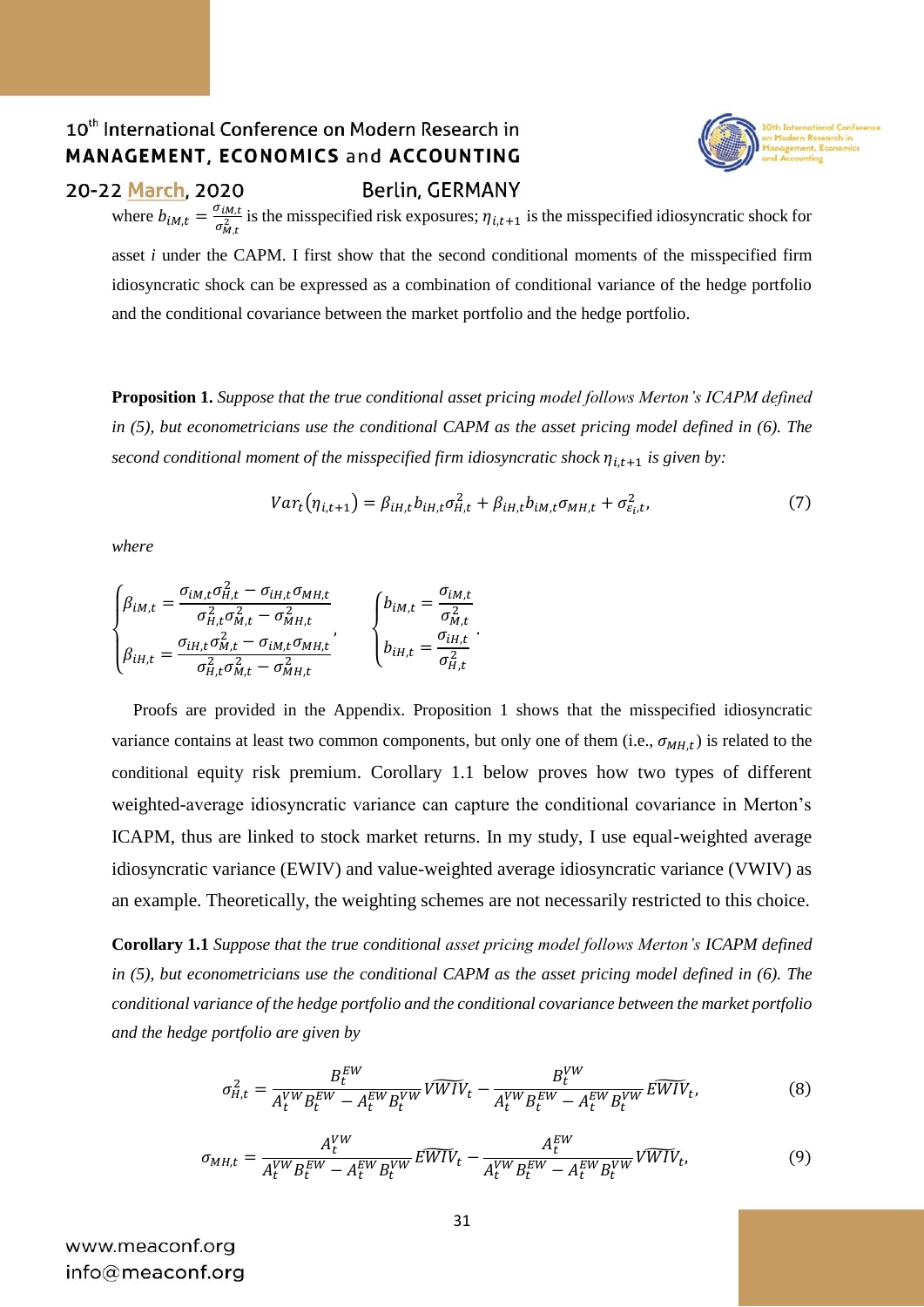

20-22 March, 2020 *where*

**Berlin, GERMANY** 

$$
\begin{cases}\nA_t^{EW} = \sum_{i=1}^{N_t} \frac{1}{N_t} \beta_{iH,t} b_{iH,t} & \begin{cases}\nB_t^{EW} = \sum_{i=1}^{N_t} \frac{1}{N_t} \beta_{iH,t} b_{iM,t} & \begin{cases}\nEWIV_t = \sum_{i=1}^{N_t} \frac{1}{N_t} Var_t(\eta_{i,t+1}) \\
\cdot & \cdot\n\end{cases} \\
A_t^{VW} = \sum_{i=1}^{N_t} w_{i,t} \beta_{iH,t} b_{iH,t} & \begin{cases}\nEWIV_t = \sum_{i=1}^{N_t} \frac{1}{N_t} Var_t(\eta_{i,t+1}) \\
VWIV_t = \sum_{i=1}^{N_t} w_{i,t} Var_t(\eta_{i,t+1})\n\end{cases}\n\end{cases}
$$

$$
\begin{cases}\n\Omega_t^{EW} = \sum_{i=1}^{N_t} \frac{1}{N_t} \sigma_{\varepsilon_i, t}^2 \\
\Omega_t^{VW} = \sum_{i=1}^{N_t} w_{i,t} \sigma_{\varepsilon_i, t}^2\n\end{cases}, \qquad \begin{cases}\nE\overline{WIV}_t = EWIV_t - \Omega_t^{EW} \\
V\overline{WIV}_t = VWIV_t - \Omega_t^{VW}\n\end{cases}.
$$

 Proofs and corresponding assumptions are provided in the Appendix. Since the weighting schemes are not perfectly linearly correlated (i.e.,  $A_t^{VW} B_t^{EW} - A_t^{EW} B_t^{VV} \neq 0$ ). The solution exists and is unique. Both the conditional variance of the hedge portfolio and the conditional covariance of the market portfolio with the hedge portfolio are a linear combination of EWIV and VWIV. Empirically, the second conditional moment of  $\eta_{i,t+1}$  can be estimated by the standard deviation of the realized idiosyncratic shocks from the CAMP using the daily returns within each month:

$$
\widehat{Var_t}(\eta_{i,t+1}) = \frac{1}{21} \sum_{s=0}^{21} (R_{i,t-s} - \widehat{b}_{iM,t} R_{M,t-s})^2.
$$
 (10)

Because both  $\sigma_{H,t}^2$  and  $\sigma_{M,H,t}$  are time-varying and because only  $\sigma_{M,H,t}$  matters for the conditional equity risk premium, a single aggregate idiosyncratic variance (EWIV or VWIV) is a noisy proxy for  $\sigma_{MH,t}$ , and therefore is inconsistent in its performance forecasting future stock market returns. This is why previous research obtains mixed empirical findings of the predictive power of aggregate idiosyncratic variance.

**Proposition 2** *Suppose that the true conditional asset pricing model follows Merton's ICAPM defined in (5), but econometricians use the conditional CAPM as the asset pricing model defined in (6). The conditional equity risk premium can be expressed as:*

$$
\mu_{M,t} = \gamma_M \sigma_{M,t}^2 + \gamma_H \sigma_{MH,t} = \gamma_M \times \sigma_{M,t}^2 + C_t \times E\widetilde{WIV}_t - D_t \times V\widetilde{WIV}_t, \tag{11}
$$

*where*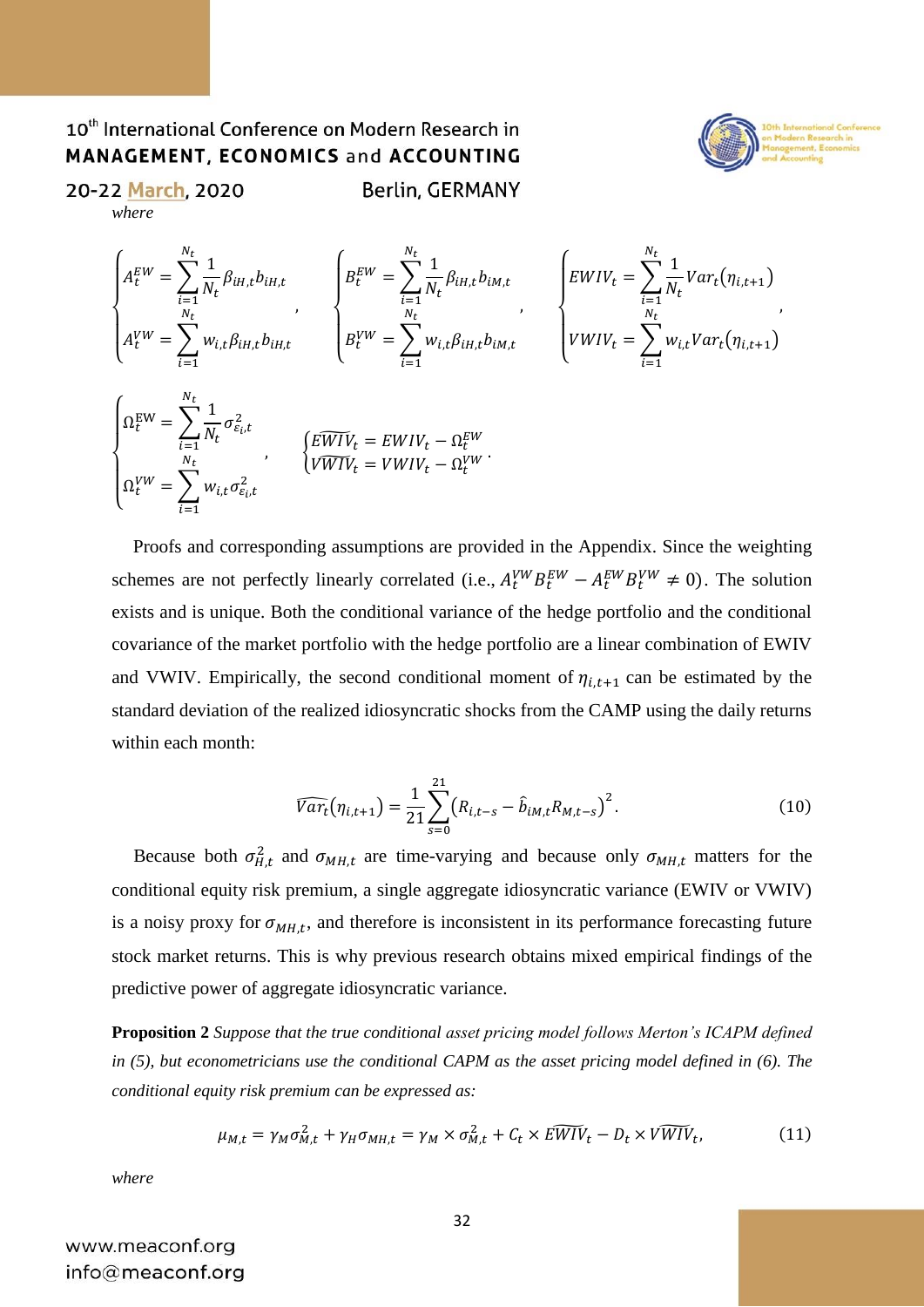#### 10<sup>th</sup> International Conference on Modern Research in **MANAGEMENT, ECONOMICS and ACCOUNTING** 20-22 March, 2020 **Berlin, GERMANY**  $C_t = \frac{\gamma_H A_t^{VW}}{N_{VW} E_W^{VW}}$  $\gamma_{H}A_t^{EW}$  $\frac{1}{A_t^{VW}B_t^{EW}-A_t^{EW}B_t^{VW}}, \quad D_t =$  $A_t^{VW}B_t^{EW}-A_t^{EW}B_t^{VW}$

Proofs and corresponding assumptions are given in the Appendix. Note that  $\sigma_{MH,t}$  is replaced by the combination of  $\widetilde{EWIV}$  and  $\widetilde{VWIV}$ , since the latter are identifiable. As to the coefficients, if  $A_t^{EW}$  and  $A_t^{VW}$  have the same sign, the coefficients of EWIV and VWIV are supposed to be opposite each other.

#### **3. Time-Series Empirical Evidence**

#### **3.1 Data, Variable, and Summary Statistics**

 From 1926 to 2018, for each stock at the end of each month, I use the past 30-day return observations to fit the CAPM model. The data of stock returns, market capitalization, share code, and exchange code are obtained from the CRSP. The stock market excess return (MKTRF) is downloaded from Kenneth French's website. The number of return observations within each month should be greater than 20. The idiosyncratic volatility of each stock is then defined as the standard deviation of the residuals from the benchmark model.<sup>4</sup> The valueweighted idiosyncratic volatility (VWIV) and equal-weighted idiosyncratic volatility (EWIV) are simply obtained by taking the cross-sectional average based on either market-capitalization weights at the end of the previous month or equal weights. When constructing aggregate idiosyncratic volatility, I include all available securities traded in the U.S. stock exchanges, so that it is closer to the market portfolio. 5

 In order to construct the sample before 1926, I collect monthly observations including stock price, stock return, and market capitalization from the Global Financial Data (GFD), which provides U.S. stock data beginning from 1790. The monthly firm idiosyncratic volatility before 1926 is estimated using a 48-month rolling window of return observations to fit the CAPM. The market excess returns between 1871 to 1925 are obtained from Amit Goyal's website.

**.** 



<sup>4</sup> The empirical results are robust if I use other types of definitions such as total volatility proposed by French et al (1987), idiosyncratic volatility based on different benchmarks (e.g., Fama-French three/five-factor model) and frequencies (e.g., daily or monthly), and total variance used in Chen and Petkova (2012).

<sup>5</sup> The empirical results are robust if I only include the common stocks.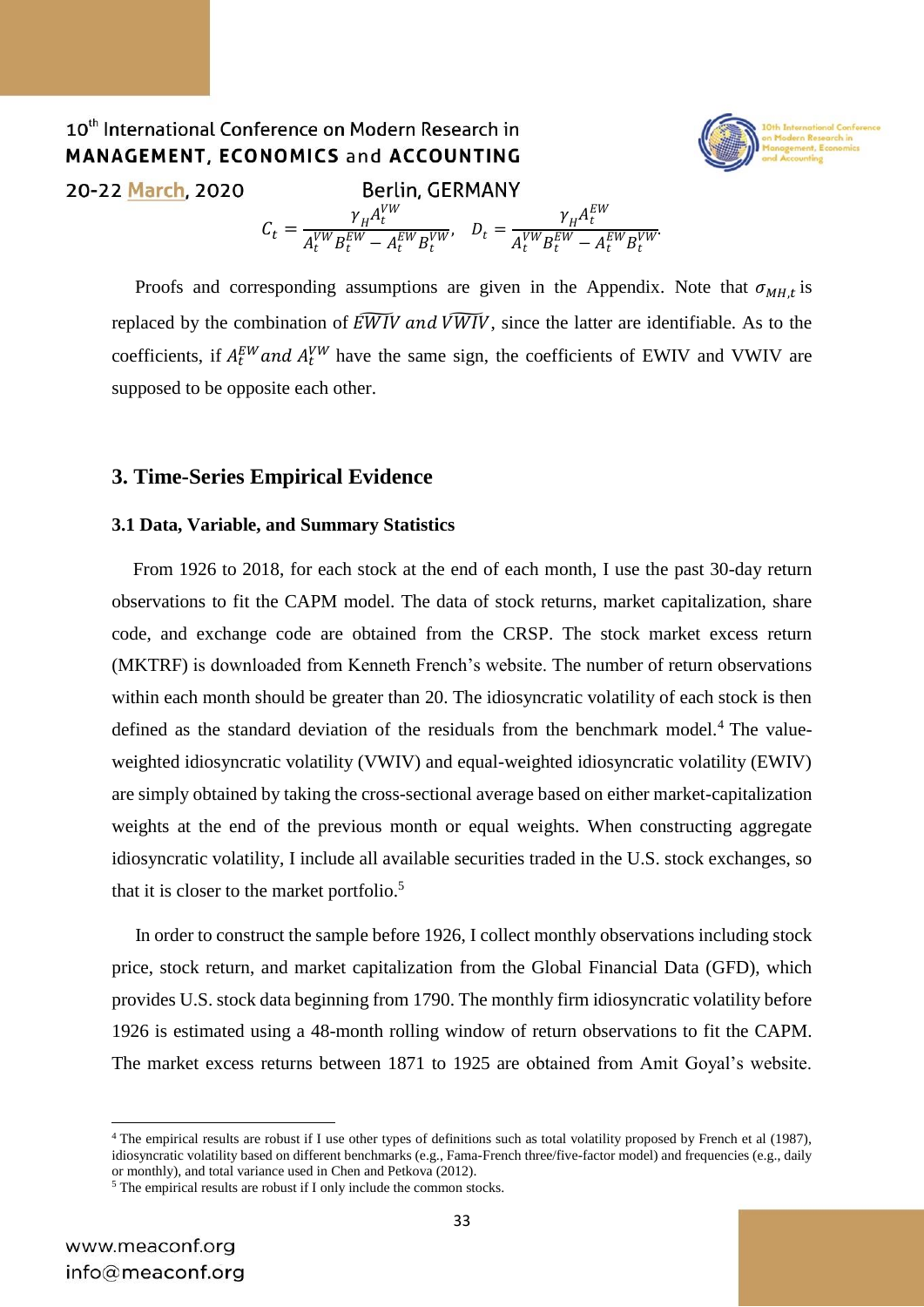

#### 20-22 March, 2020

#### Berlin, GERMANY

From 1815 to 1870, there were no liquid monthly short-term government securities (Golez and Koudijs, 2018). Therefore, I use the raw stock market returns between 1815 and 1870. The data is obtained from G.William Schwert's website (Schwert, 1990). The value-weighted idiosyncratic volatility (VWIV) and equal-weighted idiosyncratic volatility (EWIV) are simply derived by taking the cross-sectional average based on either market-cap weights at the end of the previous month or equal weights. When constructing aggregate idiosyncratic volatility, I include all available securities traded in the U.S. stock exchanges with a stock price greater than \$1. As a comparison, I also estimate the stock market volatility (SMV) based on the past 30-day daily return observations of MKTRF.

#### [Insert Figure 1]

 Since the data of CRSP before 1963 is subject to quality issues (Shumway, 1997), the main sample period is from 1963 to 2018. The empirical results with longer periods from 1815 to 1962 are provided as robustness checks.

### [Insert Table 1]

 Figures 1 show that EWIV is always higher than VWIV, which is consistent with previous findings in the literature that small firms' volatilities are on average higher than big firms' volatilities. In the meantime, SMV shares a lower correlation with either EWIV or VWIV. All the volatility measures shoot up during the recession periods and revert back to the normal level thereafter. As expected, EWIV and VWIV are highly correlated with each other (correlation equals to 0.893). However, one can see that EWIV and VWIV also perform differently sometimes. For example, EWIV shoots up much higher than VWIV during recessions. The divergence between EWIV and VWIV supports the assumption that the variance and covariance of the hedge portfolio are time-varying.

#### **3.2 In-Sample Empirical Evidence**

The most commonly used multi-period predictive regression follows Fama and French (1988, 1989):

$$
\sum_{k=1}^{K} \frac{r_{t+k}}{K} \equiv r_{t,t+K} = a + b \times X_t + \epsilon_{t,t+K}.
$$
\n(12)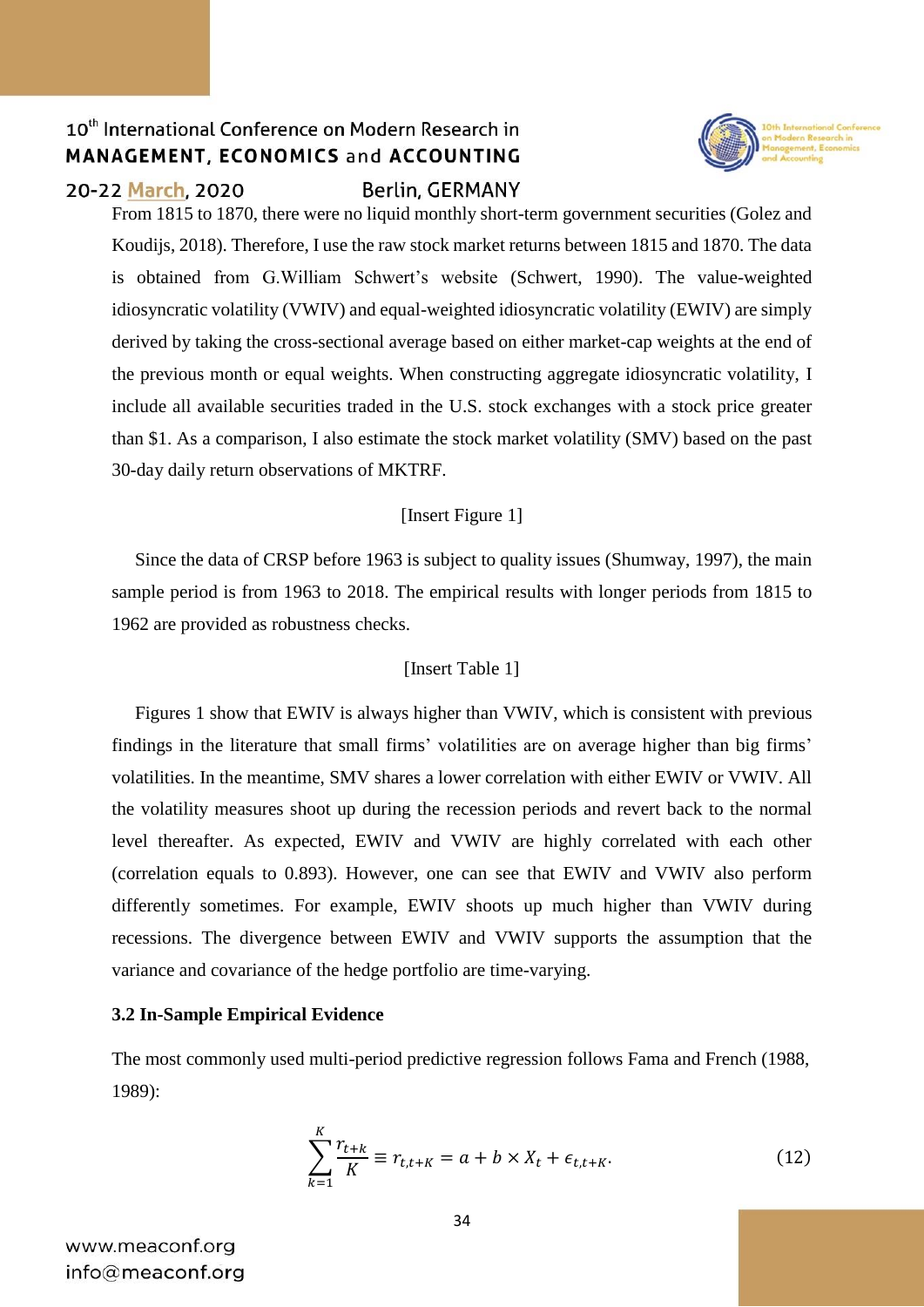

#### 20-22 March, 2020

Berlin, GERMANY

Similarly, the bivariate regression can be written as:

$$
r_{t,t+K} = a + b_1 \times X_{1,t} + b_2 \times X_{2,t} + \epsilon_{t,t+K},
$$
\n(13)

where  $r_{t+k}$  is the value-weighted market excess return in logarithm (MKTRF) at time  $t + k$ obtained from Kenneth French's Website;  $X_t$  is the predictor variable of interest; K stands for the forecast horizon (number of months ahead). I run monthly predictive regressions with *K*  equal to 1, 3, 6, 12, and 24 months. When  $K > 1$ , I correct the serial correlation and conditional heteroscedasticity using the Newey-West correction with *K-*1 lags (Newey and West, 1987). The hypothesis testing is  $H_0: b = 0, H_1: b \neq 0$ . When running regressions, to make the coefficients comparable, I scale all independent variables to have zero mean and one standard deviation.

 Since there are multiple predictors in the regressions and both of them are highly correlated and persistent, the hypothesis test from OLS might be subject to estimation biases. Amihud, Hurvich, and Wang (2008) propose an alternative hypothesis-testing method for multiplepredictor regressions in small samples. Their approach, the multi-predictor augmented regression method (mARM), shows better performance to reject the null hypothesis of no predictive power than those of OLS and bootstrapping method. Therefore, I also conduct their test and provide the corresponding mARM statistics as a robustness check for the conclusion. The corresponding mARM statistics are provided in Table 2.

#### [Insert Table 2]

 Table 2 provides convincing evidence that although neither EWIV nor VWIV is able to predict stock market returns, EWIV and VWIV jointly are strong predictors of aggregate stock returns. The in-sample one-month and one-year  $R^2$  are around 1% and 14% respectively.

 To investigate whether the combination of EWIV and VWIV is only a proxy for any existing predictor in the literature, I run the multiple regressions with the combination of EWIV and VWIV and each of the classic predictors found by other papers. The controlling variables include: 22 predictors based on Goyal and Welch (2008) from Amit Goyal's website, stock market volatility (SMV; Guo and Savickas, 2008), variance risk premium (VRP; Bollerslev, Tauchen, and Zhou, 2009), lower-bound equity premium (SVIX; Martin, 2017), average correlation (Pollet and Wilson, 2010), asset wealth (CAY; Lettau and Ludvigson, 2001),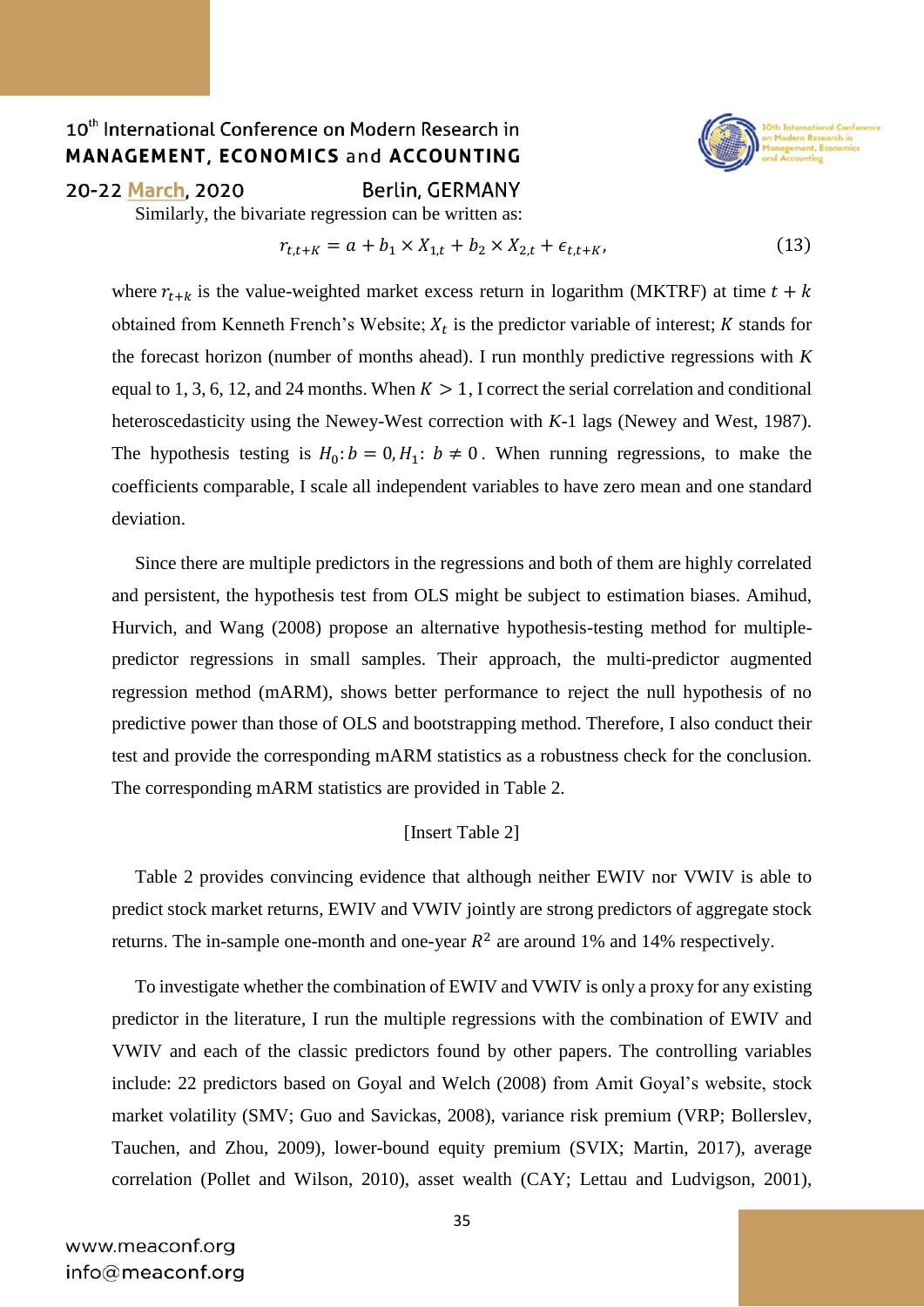

### 20-22 March, 2020

**Berlin, GERMANY** 

aggregate stock illiquidity (ILIQ; Chen, Eaton, and Paye, 2018), investor sentiment (Wurgler and Baker, 2007), aggregate short interest (SII; Rapach, Ringgenberg, and Zhou, 2016), and aggregate implied volatility spread (IVS; Han and Li, 2017). The regression specification is given by:

$$
r_{t,t+K} = a + b_1 \times EWIV_t + b_2 \times VWIV_t + b_3 \times X_{i,t} + \epsilon_{t,t+K}.
$$
 (14)

#### [Insert Table 3]

 Table 3 shows that after controlling for those selected predictors, EWIV and VWIV retain the significance at all forecast horizons. The coefficients of EWIV and VWIV in Table 3 are about the same as the corresponding ones in the univariate regressions in Table 2. Furthermore, when stock market volatility is included in the regression, it shows significant positive relation with stock market returns, thus supporting the positive risk-return tradeoff.

#### **3.3 Out-of-Sample Performance**

To alleviate concerns about overfitting and finite sample biases, I conduct out-of-sample tests by separating the data sample (1963~2018) into two parts: 1963~1980 as the in-sample estimation period and 1981~2018 as the out-of-sample performance evaluation period. Starting in January 1981, I run various predictive regressions each month using historical data from January 1963 and then compare the out-of-sample forecast errors (i.e., differences between the realized market returns and the predicted returns) with those from the benchmark model (i.e., historical average).<sup>6</sup> The statistical test of equal predictive accuracy in nested models is based on Clark and West (2007). The regression details are given by:

$$
\begin{cases} r_{t,t+K} = \alpha + \beta \times x_t + \epsilon_{t,t+K}, & t = 1, \dots, T_0 - K \\ \hat{r}_{t,t+K} = \hat{\alpha} + \hat{\beta} \times x_t, & t = T_0, \dots, T, \end{cases}
$$
(15)

*Benchmark*: 
$$
r_{t,t+K}^B = \frac{1}{t-K} \sum_{s=1}^{t-K} r_{s,s+K}
$$
,  $t = T_0, ..., T$ , (16)

where *K* is the forecast horizon,  $r_{t,t+K}$  is the market excess return from time *t* to  $t + K$ ,  $x_t$  is the value of the predictor at time t;  $\hat{r}_{t,t+K}$  is the forecasted return based on  $x_t$  from the recursive

**<sup>.</sup>** <sup>6</sup> Similar out-of-sample tests are used by Campbell and Thompson (2008), Goyal and Welch (2008), and Rapach et al. (2010).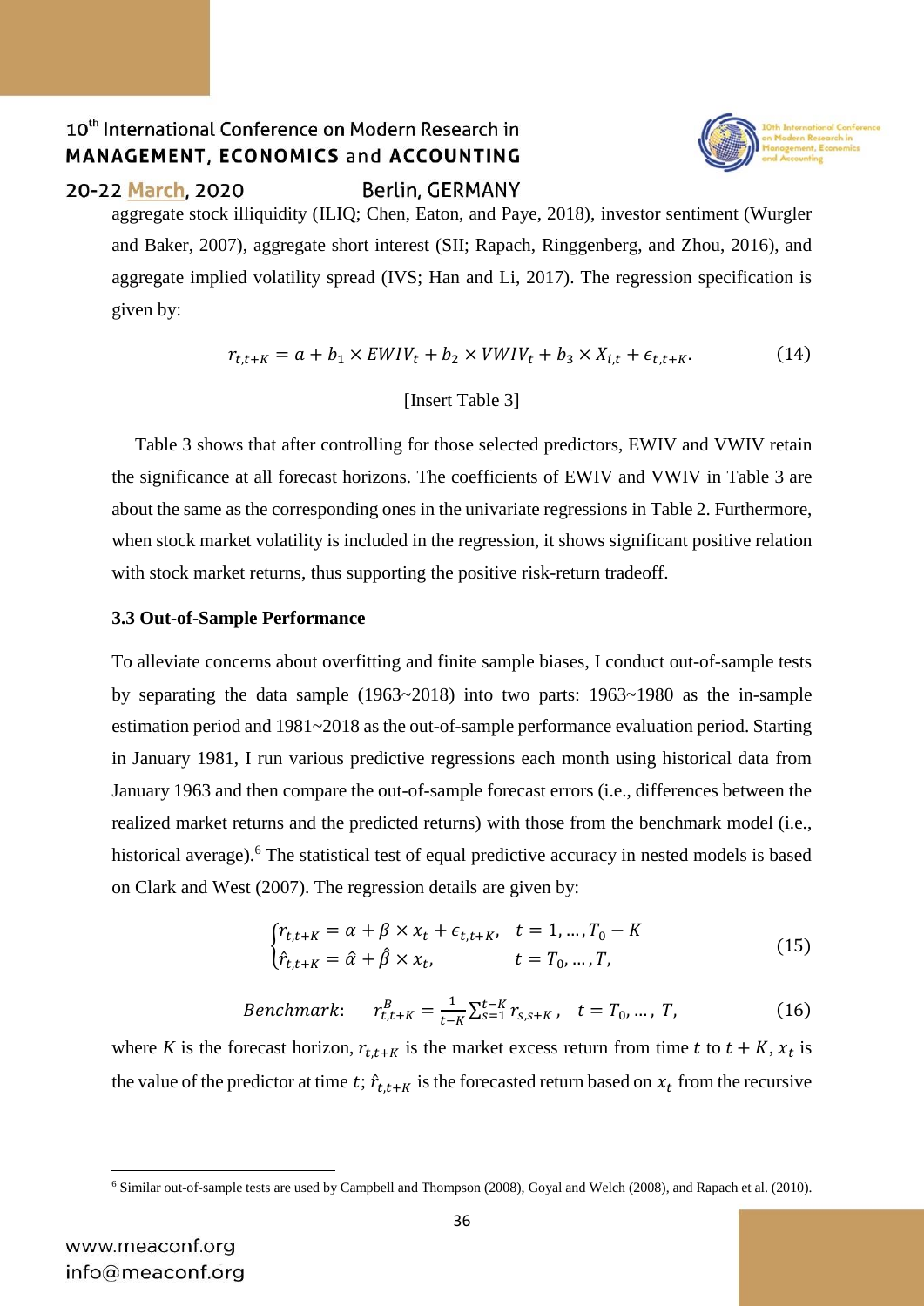

#### 20-22 March, 2020

**Berlin, GERMANY** 

regression. The out-of-sample  $R^2$  statistic is defined as 1 minus the ratio of mean squared forecast error of the larger model to that of the benchmark model:

$$
MSFE_1 = \frac{1}{T - T_0} \sum_{t = T_0}^{T} \left( r_{t, t + K} - \hat{r}_{t, t + K} \right)^2; \quad MSFE_0 = \frac{1}{T - T_0} \sum_{t = T_0}^{T} \left( r_{t, t + K} - r_{t, t + K}^B \right)^2, \quad (17)
$$

$$
R_{OS}^2 = 1 - \left(\frac{MSFE_1}{MSFE_0}\right) \,,\tag{18}
$$

where  $(T - T_0)$  is the number of out-of-sample evaluation periods. I test the hypothesis  $H_0$ :  $MSFE_0 \leq MSFE_1$  vs.  $H_1$ :  $MSFE_0 > MSFE_1$ , or equivalently  $H_0$ :  $R_{OS}^2 \leq 0$  vs.  $H_1$ :  $R_{OS}^2 >$ 0. Following the Clark and West (2007) test for nested models, I adjust the point estimate of the difference between two MSFEs for the noise associated with the larger model's forecast and define

$$
\hat{f}_{t,t+K} = (r_{t,t+K} - r_{t,t+K}^B)^2 - [(r_{t,t+K} - \hat{r}_{t,t+K})^2 - (r_{t,t+K}^B - \hat{r}_{t,t+K})^2].
$$
\n(19)

The test of equal predictive accuracy is conducted by regressing  $\hat{f}_{t,t+K}$  on a constant and using the resulting *z*-statistic for a zero coefficient. The null hypothesis is rejected (equivalent to  $R_{OS}^2$  as statistically significant) if this statistic is greater than 1.282 (for a one-sided test at 10% confidence), 1.645 (for a one-sided test at 5% confidence), or 2.334 (for a one-sided test at 1% confidence). When forecast horizon  $K$  is greater than one, I adjust for serial correlation and conditional heteroskedasticity using the Newey-West correction with  $K - 1$  lags.

#### [Insert Table 4]

Table 4 Panel A reports the  $R_{OS}^2$  statistics for various predictors and forecast horizons. The out-of-sample  $R_{OS}^2$  for the combination of EWIV and VWIV is as high as 0.64% for one-month ahead, 5.46% for six-month ahead, and 11.90% for a one-year ahead forecast horizon. All of them are statistically significant at the 1% level.

 Time-series predictability of stock market returns has important implications for market timing by guiding investors to optimally allocate wealth between stock investments and a risk-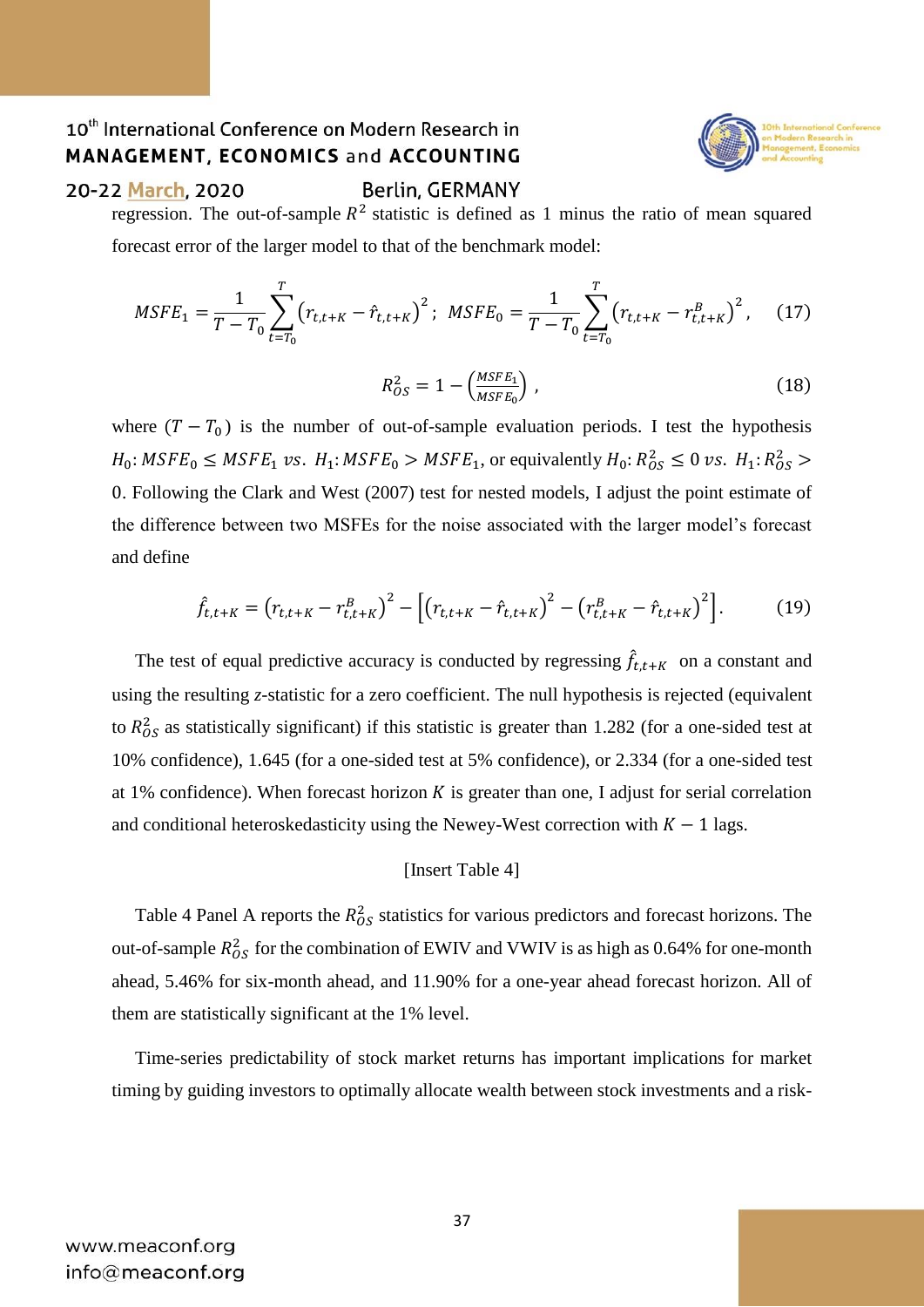

#### 20-22 March, 2020

**Berlin, GERMANY** 

free asset.<sup>7</sup> I consider a mean-variance-utility investor who allocates wealth between the market portfolio and T-bill. Given an investment horizon of *K* periods, her optimal weight on the market portfolio is:

$$
w_{t,t+K} = \frac{1}{\gamma} \frac{\hat{r}_{t,t+K}}{\hat{\sigma}_{t,t+K}^2},\tag{20}
$$

where  $\hat{r}_{t,t+k}$  is conditional expected market excess return (i.e., forecast based on a predictor) given by equation (15). The  $\hat{\sigma}_{t,t+K}^2$  is estimated using the variance of the past five-year historical returns, and the relative risk aversion  $\gamma$  is set to be 3. The portfolio is rebalanced every month. The corresponding Sharpe ratio of the investor's optimal portfolio is given by:

$$
SR = \frac{R_P}{\sigma_p},\tag{21}
$$

where  $R_p$  and  $\sigma_p$  are the mean and the standard deviation of the portfolio return. The average utility gain or the certainty equivalent return (CER) is computed as:

$$
CER = R_P - 0.5\gamma \sigma_p^2. \tag{22}
$$

 To gauge the economic benefit of a predictor to the mean-variance investor, I compare the CER above associated with the optimal portfolio based on the forecasts provided by the predictor to  $\overline{CER}$ , the certainty equivalent return of a benchmark portfolio formed based on the average return and standard deviation estimated from historical returns. The difference is defined as the CER gain:

$$
CER\ Gain = CER - \overline{CER}.
$$
 (23)

 Table 4 Panel B compares the economic value of using out-of-sample forecasts provided by each predictor to form the optimal portfolio. Consistent with the results in Table 4 Panel A, EWIV and VWIV together outperform other predictors at horizons from one month to two years.

**.** 

<sup>7</sup> The implication of out-of-sample return prediction is documented in for example Kandel and Stambaugh (1996), Campbell and Thompson (2008), Rapach, Strauss, and Zhou (2010), and Ferreira and Santa-Clara (2011).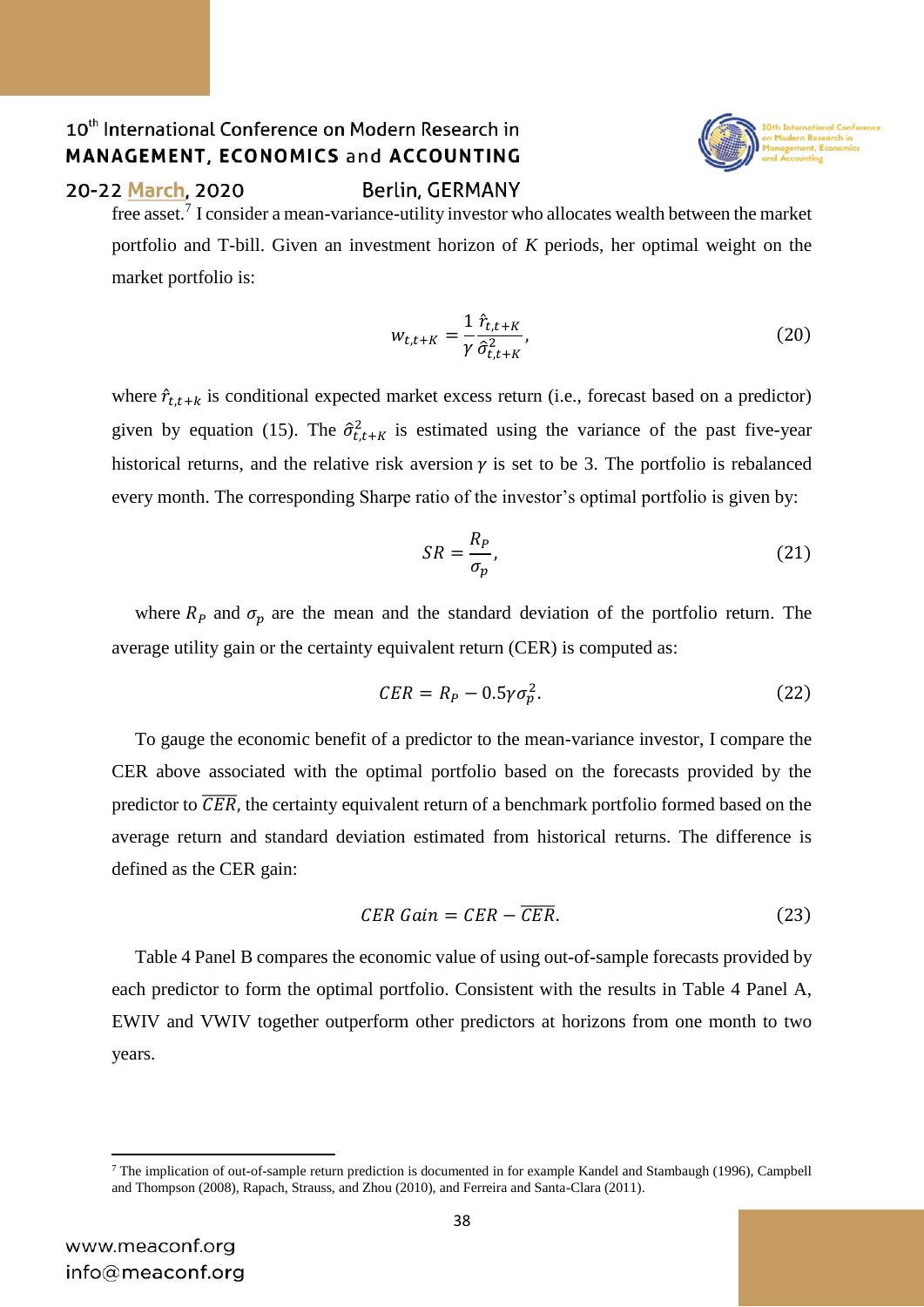### 20-22 March, 2020 **4. Conclusion**

**Berlin, GERMANY** 



The importance of idiosyncratic volatility is an essential topic in asset pricing. While most of the previous research focuses on cross-sectional studies of idiosyncratic volatility, this paper examines asset pricing implications of aggregate idiosyncratic volatility. I contribute to the literature that aggregate idiosyncratic volatility in fact matters to asset pricing in both time series and cross-section. Empirically, I document that equal-weighted idiosyncratic volatility (EWIV) and value-weighted idiosyncratic volatility (VWIV) jointly are strong predictors of aggregate stock returns in both short- and long-term horizons. I argue that these findings can be understood under the framework of Merton's (1973) ICAPM that EWIV and VWIV when applied together are a proxy for the conditional covariance between the market portfolio and the hedge portfolio. Based on this framework, I revisit two debates regarding idiosyncratic volatility and tail risk in the literature and provide new insights and reconciliations pertaining to their mixed findings

### **References:**

- Amihud, Y., Hurvich, C. M., and Wang, Y. (2008). Multiple-predictor regressions: Hypothesis testing. *Review of Financial Studies*, 22(1), 413-434.
- Ang, A., Hodrick, R. J., Xing, Y., and Zhang, X. (2006). The cross-section of volatility and expected returns. *Journal of Finance*, 61(1), 259-299.
- Baker, M., Greenwood, R., and Wurgler, J. (2003). The maturity of debt issues and predictable variation in bond returns. *Journal of Financial Economics*, 70(2), 261-291.
- Bali, T. G., Cakici, N., Yan, X., and Zhang, Z. (2005). Does idiosyncratic risk really matter? *Journal of Finance*, 60(2), 905-929.
- Bekaert, G., Hodrick, R. J., and Zhang, X. (2012). Aggregate idiosyncratic volatility. *Journal of Financial and Quantitative Analysis*, 47(6), 1155-1185.
- Bollerslev, T., Tauchen, G., and Zhou, H. (2009). Expected stock returns and variance risk premia. *Review of Financial Studies*, 22(11), 4463-4492.
- Campbell, J. Y., Lettau, M., Malkiel, B. G., and Xu, Y. (2001). Have individual stocks become more volatile? An empirical exploration of idiosyncratic risk. *Journal of Finance*, 56(1), 1-43.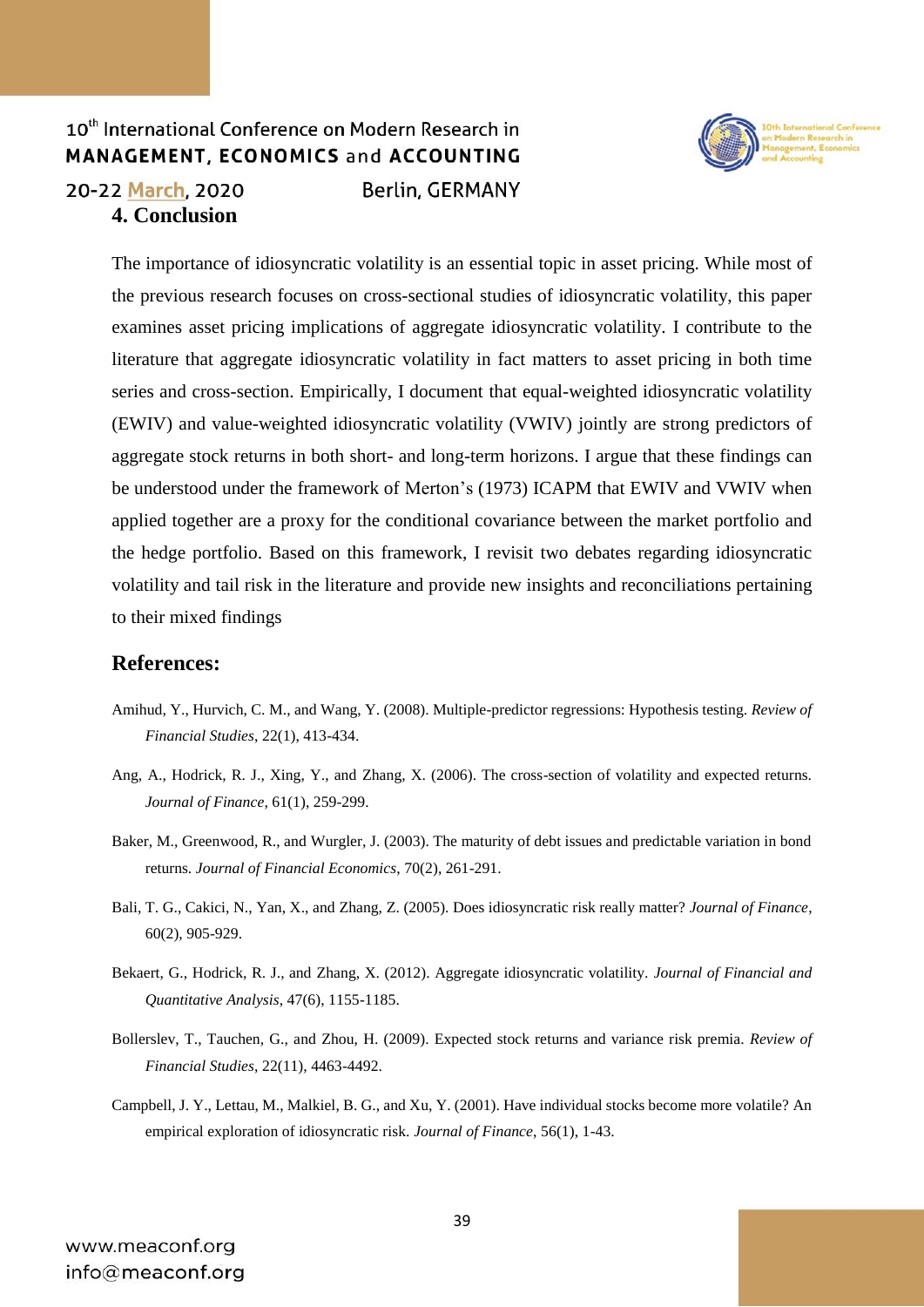

#### 20-22 March, 2020

#### Berlin, GERMANY

- Campbell, J. Y., and Thompson, S. B. (2008). Predicting excess stock returns out of sample: Can anything beat the historical average? *Review of Financial Studies*, 21(4), 1509-1531.
- Campbell, J. Y., and Taksler, G. B. (2003). Equity volatility and corporate bond yields. *Journal of Finance*, 58(6), 2321-2350.
- Cao, J., and Han, B. (2016). Idiosyncratic risk, costly arbitrage, and the cross-section of stock returns. *Journal of Banking & Finance*, 73, 1-15.
- Chen, Y., Eaton, G. W., and Paye, B. S. (2018). Micro (structure) before macro? The predictive power of aggregate illiquidity for stock returns and economic activity. *Journal of Financial Economics*, 130(1), 48-73.
- Clark, T. E., and West, K. D. (2007). Approximately normal tests for equal predictive accuracy in nested models. *Journal of Econometrics*, 138(1), 291-311.
- Cox, J. C., Ingersoll Jr, J. E., and Ross, S. A. (1985). An intertemporal general equilibrium model of asset prices. *Econometrica: Journal of the Econometric Society*, 363-384.
- Fama, E. F., and French, K. R. (1988). Dividend yields and expected stock returns. *Journal of Financial Economics*, 22(1), 3-25.
- Fama, E. F., and French, K. R. (1989). Business conditions and expected returns on stocks and bonds. *Journal of Financial Economi*cs, 25(1), 23-49.
- Ferreira, M. A., and Santa-Clara, P. (2011). Forecasting stock market returns: The sum of the parts is more than the whole. *Journal of Financial Economics*, 100(3), 514-537.
- Ferson, W. E., Kandel, S., and Stambaugh, R. F. (1987). Tests of asset pricing with time-varying expected risk premiums and market betas. *The Journal of Finance*, 42(2), 201-220.
- Fu, F. (2009). Idiosyncratic risk and the cross-section of expected stock returns. *Journal of Einancial Economics*, 91(1), 24-37.
- Ghysels, E., Santa-Clara, P., and Valkanov, R. (2005). There is a risk-return trade-off after all. *Journal of Financial Economics*, 76(3), 509-548.
- Goyal, A., and Santa-Clara, P. (2003). Idiosyncratic risk matters! *Journal of Finance*, 58(3), 975-1007.
- Goyal, A. and Welch, I. (2008). A comprehensive look at the empirical performance of equity premium prediction. *Review of Financial Studies*, 21(4), 1455-1508.
- Guo, H., and Savickas, R. (2008). Average idiosyncratic volatility in G7 countries. *Review of Financial Studies*, 21(3), 1259-1296.
- Han, B., and Li, G. (2017). Aggregate implied volatility spread and stock market returns.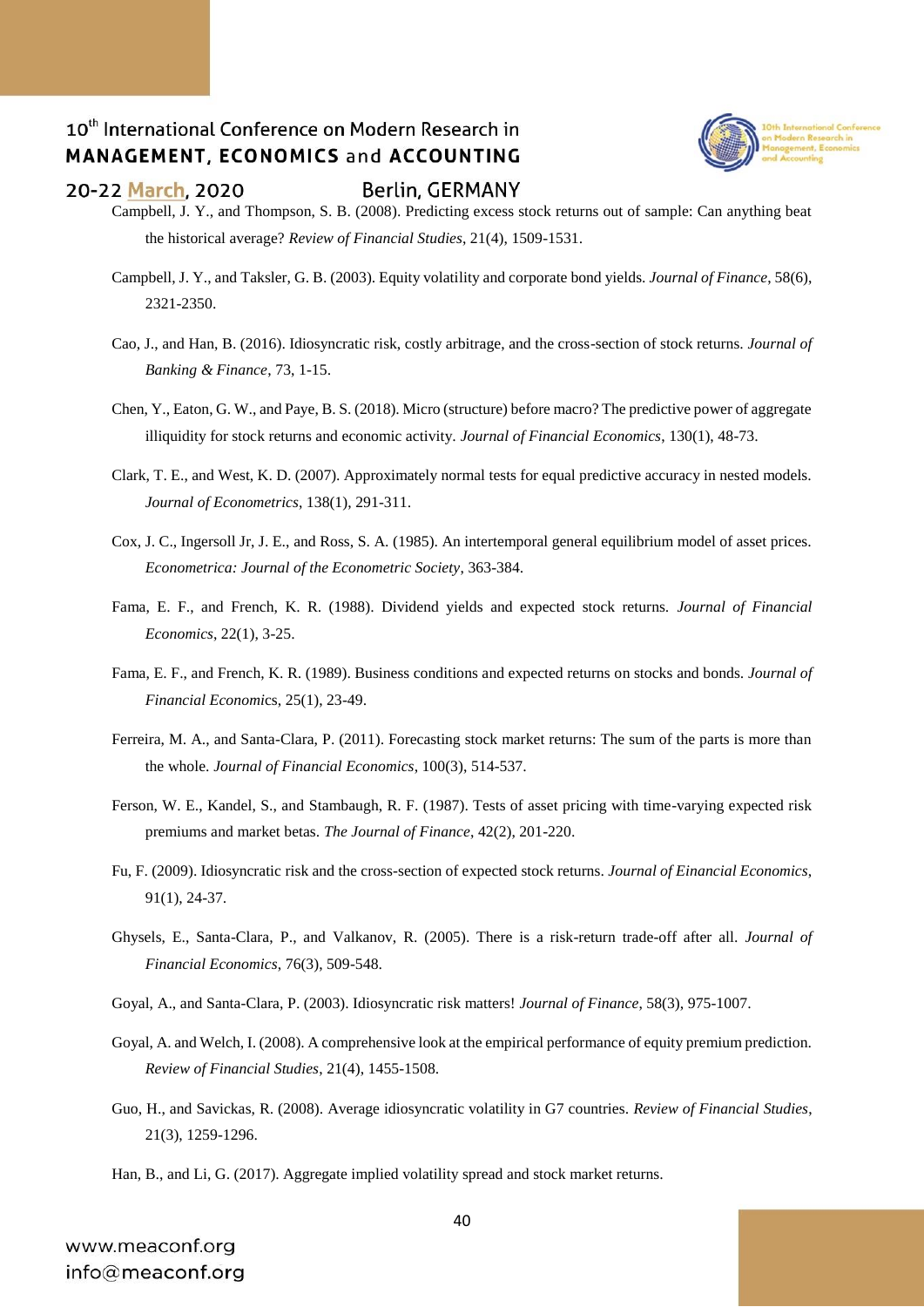

#### 20-22 March, 2020

#### Berlin, GERMANY

Hedegaard, E., and Hodrick, R. J. (2014). Measuring the Risk-Return Tradeoff with Time-Varying Conditional Covariances (No. w20245). National Bureau of Economic Research.

Ingersoll, J. E. (1987). Theory of financial decision making (Vol. 3). Rowman & Littlefield.

- Kandel, S., and Stambaugh, R. F. (1996). On the predictability of stock returns: an asset-allocation perspective. *Journal of Finance*, 51(2), 385-424.
- Lo, A. W., and MacKinlay, A. C. (1988). Stock market prices do not follow random walks: Evidence from a simple specification test. *Review of Financial Studies*, 1(1), 41-66.
- Lo, A. W., and Wang, J. (2006). Trading volume: Implications of an intertemporal capital asset pricing model. *Journal of Finance*, 61(6), 2805-2840.
- Martin, I. (2017). What is the Expected Return on the Market? *Quarterly Journal of Economics*, 132(1), 367-433.
- Malkiel, B. G., and Xu, Y. (2002). Idiosyncratic risk and security returns. University of Texas at Dallas (November 2002).
- Merton, R. C. (1973). An intertemporal capital asset pricing model. *Econometrica*, 41(5), 867-887.
- Merton, R. C., and Samuelson, P. A. (1990). Continuous-time finance.
- Nelson, D. B. (1991). Conditional heteroskedasticity in asset returns: A new approach. *Econometrica: Journal of the Econometric Society*, 347-370.
- Newey WK, and West KD (1987) A simple, positive semi-definite, heteroscedasticity and autocorrelation consistent covariance matrix. *Econometrica* 55(3):703-708.
- Pollet, J. M., and Wilson, M. (2010). Average correlation and stock market returns. *Journal of Financial Economics*, 96(3), 364-380.
- Rapach, D. E., Ringgenberg, M. C., and Zhou, G. (2016). Short interest and aggregate stock returns. *Journal of Financial Economics*, 121(1), 46-65.
- Rapach, D. E., Strauss, J. K., and Zhou, G. (2010). Out-of-sample equity premium prediction: Combination forecasts and links to the real economy. *Review of Financial Studies*, 23(2), 821-862.
- Rossi, A. G., and Timmermann, A. (2015). Modeling covariance risk in Merton's ICAPM. *Review of Financial Studies*, 28(5), 1428-1461.
- Scruggs, J. T. (1998). Resolving the puzzling intertemporal relation between the market risk premium and conditional market variance: A two-factor approach. *Journal of Finance*, 53(2), 575-603.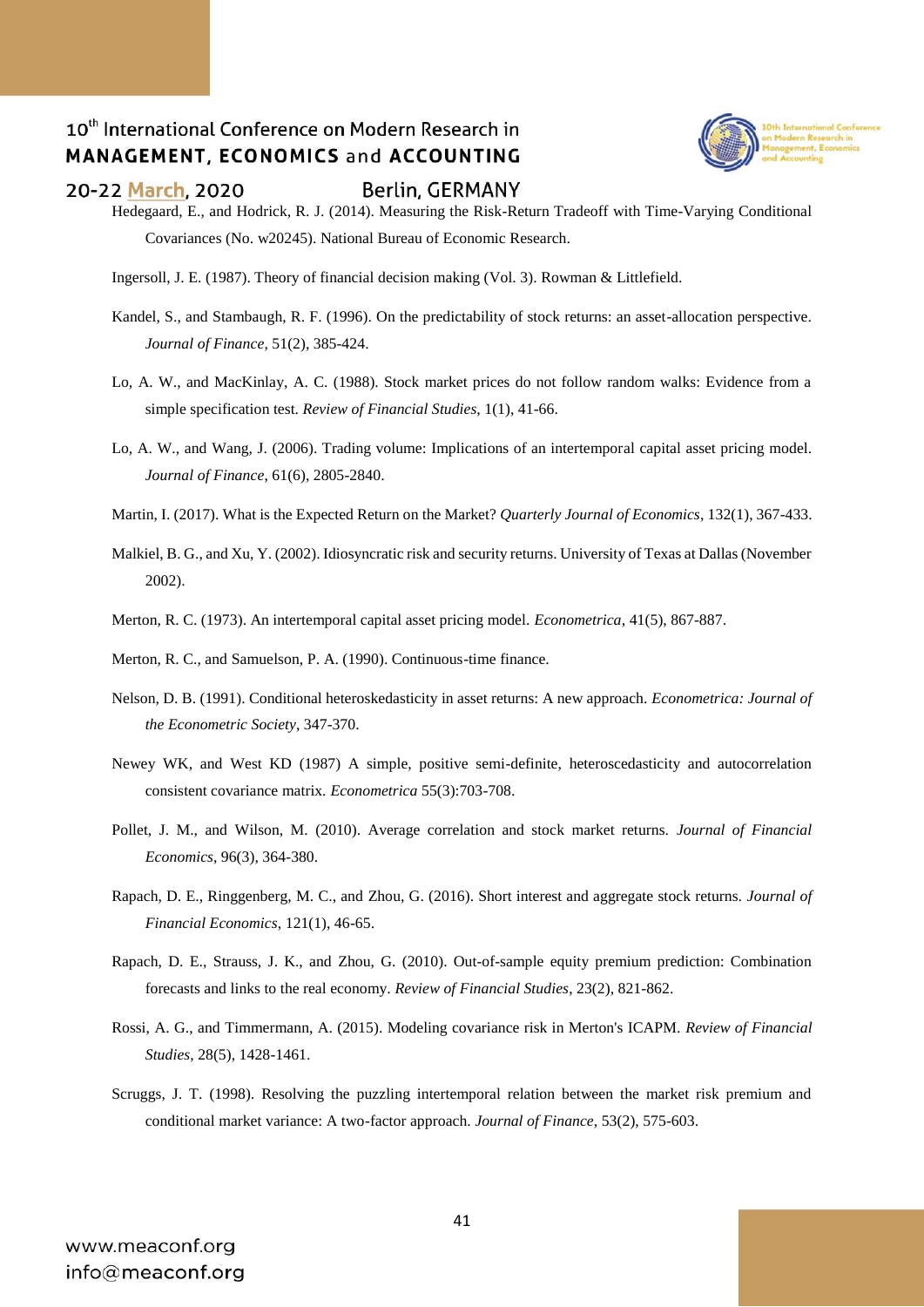

#### 20-22 March, 2020

**Berlin, GERMANY** 

Wei, S. X., and Zhang, C. (2005). Idiosyncratic risk does not matter: A re-examination of the relationship between

average returns and average volatilities. *Journal of Banking & Finance*, 29(3), 603-621.

Schwert, G. W. (1990). Indexes of United States stock prices from 1802 to 1987 (No. w2985). *Journal of Business*, 63 (July 1990) 399-426

| Table 1. Summary Statistics of Monthly EWIV, VWIV, SMV, and MKTRF |                                                                                                                                         |            |                                                  |          |          |                                        |          |             |                            |            |              |  |
|-------------------------------------------------------------------|-----------------------------------------------------------------------------------------------------------------------------------------|------------|--------------------------------------------------|----------|----------|----------------------------------------|----------|-------------|----------------------------|------------|--------------|--|
|                                                                   |                                                                                                                                         |            | <b>Autocorrelation at Lag (Number of Months)</b> |          |          |                                        |          |             | <b>Pearson Correlation</b> |            |              |  |
| Variable                                                          | Mean                                                                                                                                    | <b>STD</b> | 1                                                | 3        | 6        | 12                                     | 24       | <b>EWIV</b> | <b>VWIV</b>                | <b>SMV</b> | <b>MKTRF</b> |  |
| Panel A. Time Period: 181501 to 187012                            |                                                                                                                                         |            |                                                  |          |          |                                        |          |             |                            |            |              |  |
| <b>EWIV</b>                                                       | 0.049                                                                                                                                   | 0.024      | 0.975                                            | 0.952    | 0.925    | 0.880                                  | 0.778    | 1.000       |                            |            |              |  |
| <b>VWIV</b>                                                       | 0.040                                                                                                                                   | 0.018      | 0.893                                            | 0.835    | 0.752    | 0.679                                  | 0.560    | 0.853       | 1.000                      |            |              |  |
| <b>SMV</b>                                                        | 0.030                                                                                                                                   | 0.013      | 0.995                                            | 0.981    | 0.955    | 0.883                                  | 0.705    | 0.566       | 0.535                      | 1.000      |              |  |
| <b>MKTRF</b>                                                      | 0.004                                                                                                                                   | 0.033      | 0.058                                            | 0.051    | 0.123    | 0.040                                  | $-0.022$ | 0.129       | 0.082                      | 0.069      | 1.000        |  |
| Panel B. Time Period: 187101 to 192512                            |                                                                                                                                         |            |                                                  |          |          |                                        |          |             |                            |            |              |  |
| <b>EWIV</b>                                                       | 0.064                                                                                                                                   | 0.011      | 0.949                                            | 0.897    | 0.845    | 0.760                                  | 0.569    | 1.000       |                            |            |              |  |
| <b>VWIV</b>                                                       | 0.050                                                                                                                                   | 0.011      | 0.949                                            | 0.904    | 0.842    | 0.737                                  | 0.547    | 0.826       | 1.000                      |            |              |  |
| <b>SMV</b>                                                        | 0.032                                                                                                                                   | 0.005      | 0.987                                            | 0.950    | 0.884    | 0.734                                  | 0.489    | 0.529       | 0.307                      | 1.000      |              |  |
| <b>MKTRF</b>                                                      | 0.002                                                                                                                                   | 0.033      | 0.285                                            | $-0.001$ | 0.040    | $-0.045$                               | $-0.031$ | 0.116       | 0.038                      | 0.073      | 1.000        |  |
|                                                                   |                                                                                                                                         |            |                                                  |          |          | Panel C. Time Period: 192601 to 196212 |          |             |                            |            |              |  |
| <b>EWIV</b>                                                       | 0.026                                                                                                                                   | 0.016      | 0.948                                            | 0.856    | 0.760    | 0.565                                  | 0.470    | 1.000       |                            |            |              |  |
| <b>VWIV</b>                                                       | 0.021                                                                                                                                   | 0.012      | 0.935                                            | 0.808    | 0.654    | 0.401                                  | 0.360    | 0.959       | 1.000                      |            |              |  |
| <b>SMV</b>                                                        | 0.065                                                                                                                                   | 0.046      | 0.886                                            | 0.646    | 0.647    | 0.578                                  | 0.383    | 0.626       | 0.514                      | 1.000      |              |  |
| <b>MKTRF</b>                                                      | 0.008                                                                                                                                   | 0.065      | 0.135                                            | $-0.166$ | $-0.031$ | $-0.012$                               | 0.035    | 0.015       | 0.017                      | $-0.111$   | 1.000        |  |
|                                                                   | Panel D. Time Period: 196301 to 201812                                                                                                  |            |                                                  |          |          |                                        |          |             |                            |            |              |  |
| <b>EWIV</b>                                                       | 0.027                                                                                                                                   | 0.008      | 0.970                                            | 0.876    | 0.777    | 0.693                                  | 0.520    | 1.000       |                            |            |              |  |
| <b>VWIV</b>                                                       | 0.020                                                                                                                                   | 0.005      | 0.948                                            | 0.850    | 0.727    | 0.567                                  | 0.277    | 0.893       | 1.000                      |            |              |  |
| <b>SMV</b>                                                        | 0.038                                                                                                                                   | 0.023      | 0.672                                            | 0.480    | 0.357    | 0.234                                  | 0.054    | 0.443       | 0.457                      | 1.000      |              |  |
| <b>MKTRF</b>                                                      | 0.005                                                                                                                                   | 0.044      | 0.072                                            | 0.022    | $-0.051$ | 0.028                                  | $-0.012$ | $-0.016$    | $-0.045$                   | $-0.299$   | 1.000        |  |
|                                                                   | The table reports the descriptive statistics for the monthly time-series EWIV, VWIV, SMV, and MKTRF, as well as their correlations. The |            |                                                  |          |          |                                        |          |             |                            |            |              |  |

sample periods are separated based on data resources and quality. The data before 192601 is collected from Global Financial Data. The data

after 192601 is collected from CRSP. Detailed descriptions of the variables and their constructions are provided in Section 3.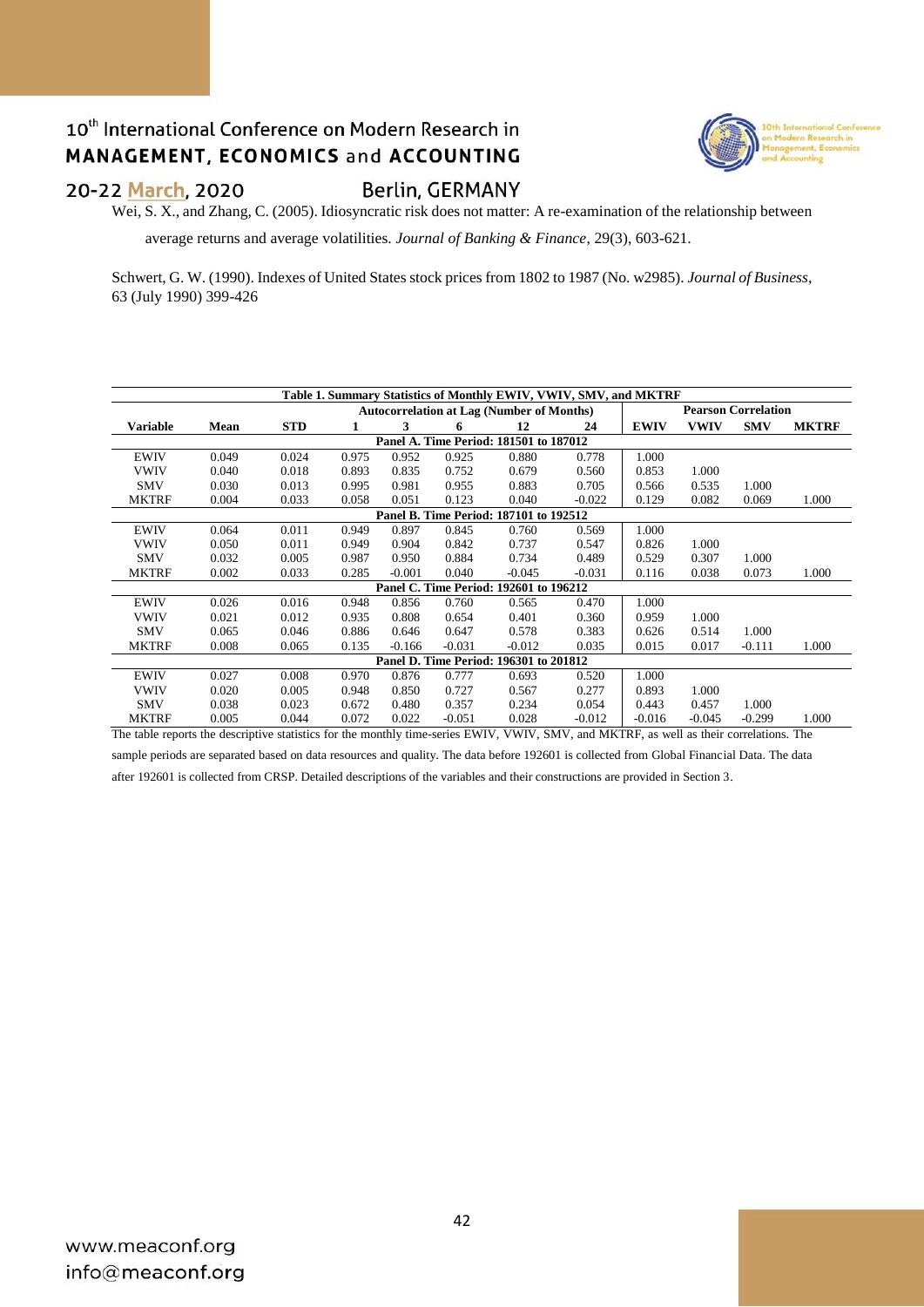### 20-22 March, 2020

**Berlin, GERMANY** 



|                  | Table 2. Univariate and Bivariate Monthly Regression        |                                       |           |           |           |           |
|------------------|-------------------------------------------------------------|---------------------------------------|-----------|-----------|-----------|-----------|
|                  |                                                             | <b>Panel A. Univariate Regression</b> |           |           |           |           |
| 196301 to 201812 | Coefficient                                                 | $K=1$                                 | $K=3$     | $K=6$     | $K=12$    | $K=24$    |
| <b>EWIV</b>      | b                                                           | 0.000                                 | 0.001     | 0.001     | 0.001     | 0.001     |
|                  | t-stat                                                      | 0.21                                  | 0.34      | 0.50      | 0.34      | 0.39      |
|                  | $R^2$ (%)                                                   | $-0.14$                               | $-0.11$   | $-0.03$   | $-0.01$   | 0.38      |
| <b>VWIV</b>      | h                                                           | $-0.003$                              | $-0.002$  | $-0.002$  | $-0.002$  | $-0.001$  |
|                  | t-stat                                                      | $-1.32$                               | $-1.45$   | $-1.28$   | $-1.18$   | $-0.77$   |
|                  | $R^2$ (%)                                                   | 0.24                                  | 0.64      | 0.81      | 1.69      | 1.88      |
|                  |                                                             | <b>Panel B. Bivariate Regression</b>  |           |           |           |           |
| 196301 to 201812 | Coefficient                                                 | $K=1$                                 | $K=3$     | $K=6$     | $K=12$    | $K=24$    |
| <b>EWIV</b>      | $\mathbf b$                                                 | 0.014                                 | 0.013     | 0.012     | 0.013     | 0.011     |
|                  | t-stat                                                      | (2.96)                                | (3.57)    | (3.58)    | (4.07)    | (4.54)    |
|                  | mARM t-stat                                                 | (2.11)                                | (2.72)    | (2.43)    | (3.97)    | (3.99)    |
| <b>VWIV</b>      | b                                                           | $-0.015$                              | $-0.014$  | $-0.013$  | $-0.014$  | $-0.012$  |
|                  | t-stat                                                      | $(-3.03)$                             | $(-3.74)$ | $(-3.68)$ | $(-4.52)$ | $(-5.13)$ |
|                  | mARM t-stat                                                 | $(-2.62)$                             | $(-3.61)$ | $(-3.66)$ | $(-3.89)$ | $(-5.09)$ |
|                  | $R^2$ (%)                                                   | 1.29                                  | 3.48      | 6.10      | 13.93     | 23.30     |
|                  | Panel C. Bivariate Regression with Different Sample Periods |                                       |           |           |           |           |
| 181501 to 187012 | Coefficient                                                 | $K=1$                                 | $K=3$     | $K=6$     | $K=12$    | $K=24$    |
| <b>EWIV</b>      | b                                                           | 0.009                                 | 0.009     | 0.010     | 0.010     | 0.008     |
|                  | t-stat                                                      | (3.23)                                | (4.69)    | (4.71)    | (4.03)    | (2.99)    |
| <b>VWIV</b>      | b                                                           | $-0.006$                              | $-0.007$  | $-0.007$  | $-0.008$  | $-0.007$  |
|                  | t-stat                                                      | $(-2.13)$                             | $(-3.84)$ | $(-4.20)$ | $(-3.98)$ | $(-2.81)$ |
|                  | $R^2$ (%)                                                   | 2.16                                  | 5.88      | 11.16     | 16.41     | 20.42     |
| 187101 to 192512 | Coefficient                                                 | $K=1$                                 | $K=3$     | $K=6$     | $K=12$    | $K=24$    |
|                  |                                                             | 0.005                                 | 0.006     |           | 0.006     | 0.004     |
| <b>EWIV</b>      | b                                                           |                                       |           | 0.007     |           |           |
|                  | t-stat                                                      | (2.18)                                | (2.54)    | (3.44)    | (3.15)    | (3.49)    |
| <b>VWIV</b>      | b                                                           | $-0.004$                              | $-0.005$  | $-0.006$  | $-0.006$  | $-0.005$  |
|                  | t-stat                                                      | $(-1.79)$                             | $(-2.31)$ | $(-3.43)$ | $(-3.44)$ | $(-3.49)$ |
|                  | $R^2$ (%)                                                   | 0.49                                  | 1.68      | 5.31      | 8.12      | 9.09      |
| 192601 to 196212 | Coefficient                                                 | $K=1$                                 | $K=3$     | $K=6$     | $K=12$    | $K=24$    |
| <b>EWIV</b>      | $\mathbf b$                                                 | 0.029                                 | 0.043     | 0.043     | 0.038     | 0.033     |
|                  | $t$ -stat                                                   | (1.26)                                | (2.15)    | (2.62)    | (3.42)    | (3.74)    |
| <b>VWIV</b>      | $\mathbf b$                                                 | $-0.027$                              | $-0.043$  | $-0.044$  | $-0.038$  | $-0.034$  |
|                  | t-stat                                                      | $(-1.32)$                             | $(-2.46)$ | $(-2.84)$ | $(-3.50)$ | $(-3.35)$ |
|                  | $R^2\;$ ( $\%$ )                                            | 0.48                                  | 4.35      | 10.36     | 13.99     | 22.90     |
| 196301 to 200112 | Coefficient                                                 | $K=1$                                 | $K=3$     | $K=6$     | $K=12$    | $K=24$    |
| <b>EWIV</b>      | b                                                           | 0.009                                 | 0.007     | 0.006     | 0.006     | 0.004     |
|                  | t-stat                                                      | (3.14)                                | (3.23)    | (2.89)    | (2.91)    | (2.49)    |
| <b>VWIV</b>      | b                                                           | $-0.007$                              | $-0.006$  | $-0.006$  | $-0.006$  | $-0.003$  |
|                  | t-stat                                                      | $(-2.12)$                             | $(-2.53)$ | $(-2.36)$ | $(-2.55)$ | $(-1.39)$ |
|                  | $R^2$ (%)                                                   | 1.29                                  | 3.13      | 4.83      | 10.16     | 11.38     |
| 200201 to 201812 | Coefficient                                                 | $K=1$                                 | $K=3$     | $K=6$     | $K=12$    | $K=24$    |
| <b>EWIV</b>      | b                                                           | 0.023                                 | 0.031     | 0.032     | 0.022     | 0.014     |
|                  | t-stat                                                      | (1.63)                                | (2.38)    | (2.42)    | (2.04)    | (2.46)    |
| <b>VWIV</b>      | b                                                           | $-0.030$                              | $-0.036$  | $-0.034$  | $-0.021$  | $-0.012$  |
|                  | $t$ -stat                                                   | $(-2.16)$                             | $(-2.82)$ | $(-2.65)$ | $(-1.96)$ | $(-2.48)$ |
|                  | $R^2$ (%)                                                   | 4.42                                  | 14.48     | 17.61     | 15.19     | 19.17     |
| 181501 to 201812 | Coefficient                                                 | $K=1$                                 | $K=3$     | $K=6$     | $K=12$    | $K=24$    |
| <b>EWIV</b>      | b                                                           | 0.008                                 | 0.009     | 0.009     | 0.009     | 0.007     |
|                  | $t$ -stat                                                   | (3.37)                                | (4.26)    | (4.26)    | (3.92)    | (3.24)    |
| <b>VWIV</b>      | $\mathbf b$                                                 | $-0.009$                              | $-0.010$  | $-0.010$  | $-0.010$  | $-0.008$  |
|                  | $t$ -stat                                                   | $(-3.75)$                             | $(-5.02)$ | $(-4.91)$ | $(-4.55)$ | $(-3.73)$ |
|                  | $R^2$ (%)                                                   |                                       |           |           |           |           |
|                  |                                                             | 0.47                                  | 1.65      | 3.28      | 5.56      | 7.21      |

This table reports the results of univariate and bivariate monthly predictive regressions. The dependent variable is the average monthly valueweighted market excess returns in logarithm (MKTRF) over the relevant forecast horizon. All predictors are normalized to have zero mean and one standard deviation. K stands for the forecast horizon in number of months. "b" is the slope coefficient on the predictor. When K>1, to adjust for the overlapping dependent variable, the t-stat is computed using the GMM standard errors with K-1 Newey-West lag correction. The sample periods are specified in the table.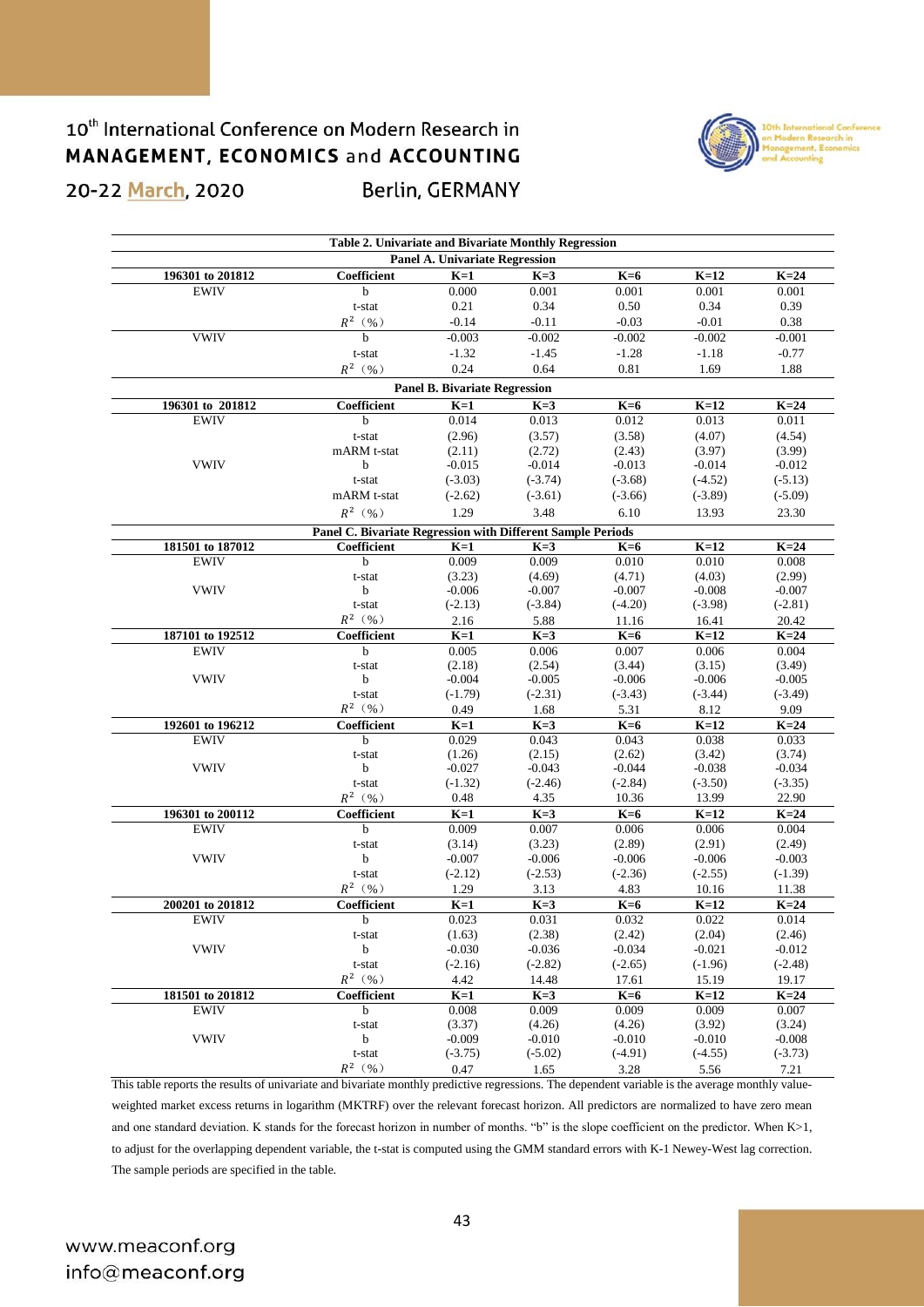### 10<sup>th</sup> International Conference on Modern Research in MANAGEMENT, ECONOMICS and ACCOUNTING 20-22 March, 2020 **Berlin, GERMANY**



|                          | <b>Table 3. Multiple Predictive Monthly Regression</b> |         |             |        |             |         |       |          |         |             |        |             |         |       |
|--------------------------|--------------------------------------------------------|---------|-------------|--------|-------------|---------|-------|----------|---------|-------------|--------|-------------|---------|-------|
|                          |                                                        |         |             | $K=1$  |             |         |       |          |         |             | $K=12$ |             |         |       |
|                          | <b>Control</b>                                         |         | <b>EWIV</b> |        | <b>VWIV</b> |         |       | Control  |         | <b>EWIV</b> |        | <b>VWIV</b> |         |       |
| <b>Predictor</b>         | b                                                      | t-stat  | b           | t-stat | b           | t-stat  | $R^2$ | b        | t-stat  | b           | t-stat | b           | t-stat  | $R^2$ |
| Log dividend-price ratio | 0.002                                                  | 0.80    | 0.015       | 3.11   | $-0.016$    | $-3.12$ | 1.38  | 0.002    | 1.34    | 0.014       | 4.18   | $-0.014$    | $-4.43$ | 16.37 |
| Log dividend yield       | 0.002                                                  | 0.95    | 0.015       | 3.11   | $-0.016$    | $-3.11$ | 1.42  | 0.002    | 1.33    | 0.014       | 4.17   | $-0.014$    | $-4.42$ | 16.35 |
| Dividend-payout ratio    | 0.000                                                  | $-0.08$ | 0.015       | 3.10   | $-0.016$    | $-3.20$ | 1.26  | 0.000    | 0.35    | 0.013       | 3.87   | $-0.014$    | $-4.45$ | 14.68 |
| Book-to-market ratio     | 0.001                                                  | 0.68    | 0.016       | 3.20   | $-0.016$    | $-3.25$ | 1.35  | 0.002    | 1.27    | 0.015       | 4.52   | $-0.015$    | $-4.82$ | 16.25 |
| Net equity expansion     | 0.000                                                  | $-0.22$ | 0.015       | 3.02   | $-0.016$    | $-3.00$ | 1.27  | 0.000    | $-0.16$ | 0.013       | 3.95   | $-0.014$    | $-4.28$ | 14.63 |
| Treasury bill rate       | $-0.002$                                               | $-0.90$ | 0.014       | 2.90   | $-0.015$    | $-2.86$ | 1.40  | $-0.001$ | $-0.41$ | 0.013       | 4.10   | $-0.014$    | $-4.39$ | 14.76 |
| Long-term yield          | $-0.002$                                               | $-0.89$ | 0.015       | 3.11   | $-0.016$    | $-3.15$ | 1.40  | 0.000    | $-0.11$ | 0.014       | 4.12   | $-0.014$    | $-4.57$ | 14.60 |
| Long-term return         | 0.004                                                  | 2.20    | 0.014       | 2.86   | $-0.015$    | $-3.03$ | 2.17  | 0.001    | 2.48    | 0.013       | 4.04   | $-0.014$    | $-4.50$ | 15.24 |
| Term spread              | 0.004                                                  | 2.08    | 0.012       | 2.57   | $-0.013$    | $-2.59$ | 2.14  | 0.001    | 1.23    | 0.013       | 3.99   | $-0.014$    | $-4.34$ | 15.34 |
| Default yield spread     | 0.002                                                  | 0.96    | 0.014       | 3.03   | $-0.015$    | $-3.13$ | 1.47  | 0.002    | 1.70    | 0.013       | 4.00   | $-0.014$    | $-4.52$ | 16.77 |
| Default return spread    | 0.005                                                  | 2.49    | 0.014       | 2.91   | $-0.014$    | $-2.91$ | 2.69  | 0.001    | 1.18    | 0.013       | 4.14   | $-0.014$    | $-4.51$ | 15.13 |
| Inflation                | $-0.002$                                               | $-1.12$ | 0.014       | 2.79   | $-0.015$    | $-2.92$ | 1.51  | $-0.001$ | $-1.27$ | 0.013       | 4.15   | $-0.014$    | $-4.60$ | 15.41 |
| Average correlation      | 0.003                                                  | 1.30    | 0.014       | 2.89   | $-0.015$    | $-2.90$ | 1.64  | 0.002    | 2.01    | 0.013       | 3.82   | $-0.013$    | $-4.14$ | 16.91 |
| <b>SMV</b>               | 0.0002                                                 | $-0.11$ | 0.008       | 2.85   | $-0.009$    | $-2.33$ | 1.08  | 0.004    | 3.91    | 0.007       | 3.38   | $-0.010$    | $-4.85$ | 13.65 |
| <b>ILIQ</b>              | 0.002                                                  | 0.75    | 0.010       | 1.35   | $-0.012$    | $-1.66$ | 1.19  | 0.002    | 1.37    | 0.009       | 2.10   | $-0.010$    | $-2.68$ | 14.74 |
| <b>VRP</b>               | 0.010                                                  | 3.68    | 0.007       | 0.91   | $-0.011$    | $-1.32$ | 6.02  | 0.001    | 1.06    | 0.016       | 3.26   | $-0.018$    | $-4.14$ | 20.39 |
| <b>IVS</b>               | 0.011                                                  | 2.85    | 0.016       | 1.12   | $-0.018$    | $-1.30$ | 5.77  | 0.001    | 0.90    | 0.026       | 2.85   | $-0.028$    | $-3.54$ | 23.97 |
| <b>SVIX</b>              | 0.002                                                  | 0.45    | 0.014       | 1.75   | $-0.018$    | $-2.01$ | 1.00  | 0.003    | 3.18    | 0.017       | 3.39   | $-0.020$    | $-4.39$ | 26.03 |
| CAY                      | $-0.004$                                               | $-1.93$ | 0.022       | 3.47   | $-0.021$    | $-3.57$ | 1.81  | 0.001    | 0.60    | 0.012       | 3.08   | $-0.013$    | $-3.90$ | 14.88 |
| Sentiment                | $-0.003$                                               | $-1.23$ | 0.015       | 3.02   | $-0.015$    | $-2.89$ | 1.42  | $-0.002$ | $-1.10$ | 0.014       | 4.26   | $-0.014$    | $-4.49$ | 15.90 |
| S <sub>II</sub>          | $-0.006$                                               | $-3.08$ | 0.021       | 3.36   | $-0.021$    | $-3.20$ | 2.84  | $-0.006$ | $-4.10$ | 0.019       | 5.04   | $-0.019$    | $-5.52$ | 31.77 |

This table reports the results of multivariate predictive regressions with both EWIV and VWIV and each control predictor. The dependent variable is monthly market excess returns (MKTRF) and the forecast horizon is one month (K=1) and one year (K=12). I normalize all predictors to have zero mean and one standard deviation. When K>1, to adjust for the overlapping dependent variable, the t-stat is computed using the GMM standard errors with K-1 Newer-West correction. The sample period is from 196301 to 201812.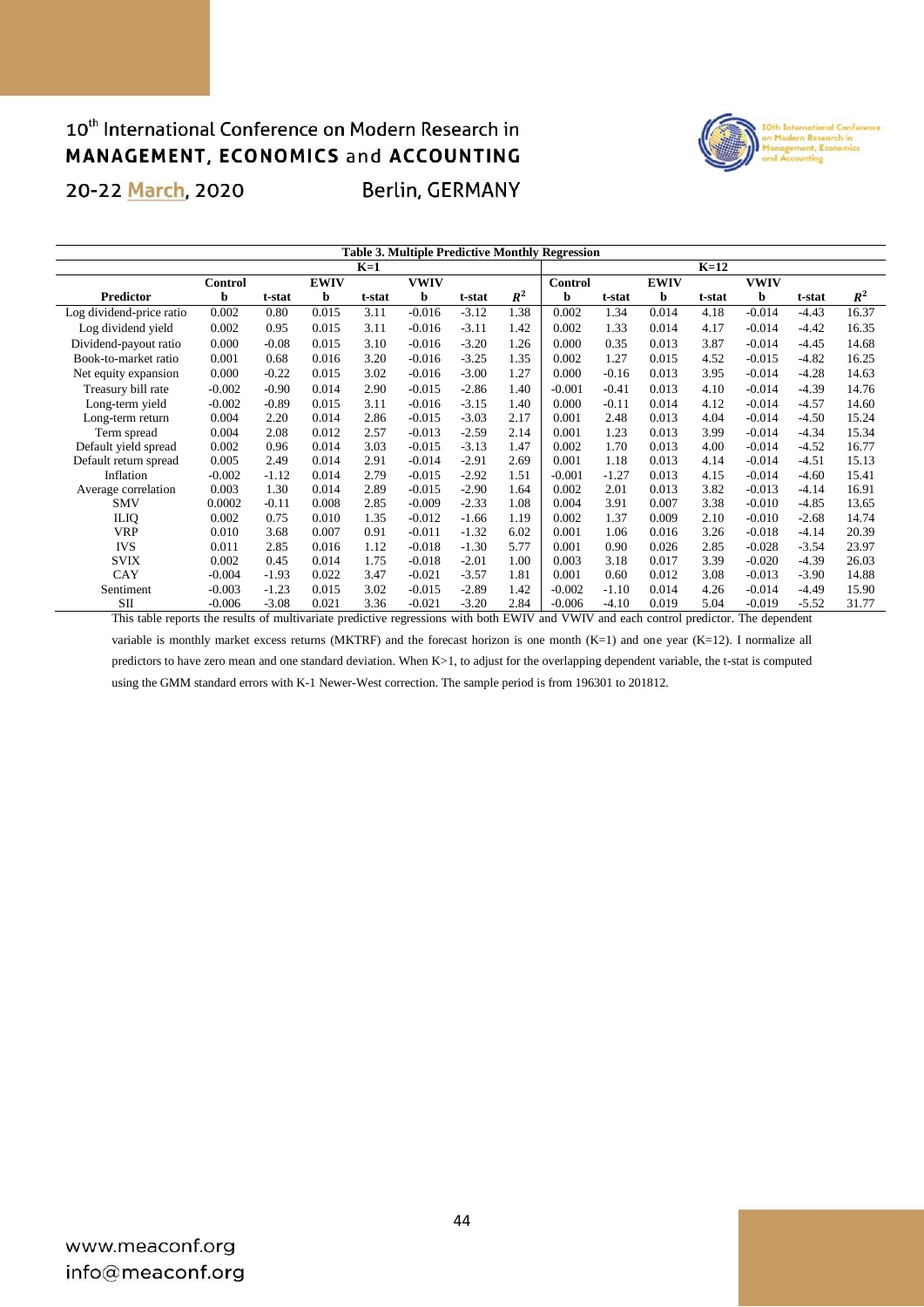

**Berlin, GERMANY** 

| Table 4. Out-of-Sample Performance of the Combination of EWIV and VWIV |                                                                                              |          |          |          |          |           |  |  |  |  |  |
|------------------------------------------------------------------------|----------------------------------------------------------------------------------------------|----------|----------|----------|----------|-----------|--|--|--|--|--|
| Panel A. Out-of-Sample $R^2$ Statistics (Monthly)                      |                                                                                              |          |          |          |          |           |  |  |  |  |  |
| <b>Predictor</b>                                                       | <b>Statistic</b>                                                                             | $K=1$    | $K=3$    | $K=6$    | $K=12$   | $K=24$    |  |  |  |  |  |
| <b>EWIV</b>                                                            | $OOS R2$ (%)                                                                                 | $-0.808$ | $-2.193$ | $-2.974$ | $-6.671$ | $-19.067$ |  |  |  |  |  |
| $198101 \sim 201812$                                                   | z-stat                                                                                       | 0.77     | 0.95     | 0.71     | 0.01     | $-0.36$   |  |  |  |  |  |
| <b>VWIV</b>                                                            | OOS $R^2$ (%)                                                                                | $-0.431$ | $-1.278$ | $-2.895$ | $-8.682$ | $-30.728$ |  |  |  |  |  |
| $198101 \sim 201812$                                                   | z-stat                                                                                       | 0.24     | 0.44     | $-0.24$  | $-0.83$  | $-1.33$   |  |  |  |  |  |
| EWIV+VWIV                                                              | OOS $R^2$ (%)                                                                                | 1.015    | 2.363    | 5.238    | 7.888    | 8.985     |  |  |  |  |  |
| $186001 \sim 192512$                                                   | z-stat                                                                                       | 2.35     | 2.52     | 2.72     | 2.49     | 1.97      |  |  |  |  |  |
| EWIV+VWIV                                                              | OOS $R^2$ (%)                                                                                | 0.640    | 2.217    | 5.459    | 11.899   | 20.579    |  |  |  |  |  |
| $198101 \sim 201812$                                                   | z-stat                                                                                       | 2.14     | 2.52     | 2.95     | 3.45     | 5.00      |  |  |  |  |  |
| Panel B. Out-of-Sample $R^2$ Statistics (Daily)                        |                                                                                              |          |          |          |          |           |  |  |  |  |  |
| <b>Predictor</b>                                                       | <b>Statistic</b>                                                                             | $D=1$    | $D=3$    | $D=6$    | $D=12$   | $D=24$    |  |  |  |  |  |
| <b>EWIV</b>                                                            | OOS $R^2$ (%)                                                                                | $-0.061$ | $-0.167$ | $-0.296$ | $-0.610$ | $-1.199$  |  |  |  |  |  |
| $19810103 \approx 20181231$                                            | z-stat                                                                                       | 0.76     | 0.92     | 1.18     | 1.29     | 1.38      |  |  |  |  |  |
| <b>VWIV</b>                                                            | OOS $R^2$ (%)                                                                                | $-0.048$ | $-0.121$ | $-0.189$ | $-0.363$ | $-0.733$  |  |  |  |  |  |
| $19810103 \approx 20181231$                                            | z-stat                                                                                       | 0.08     | 0.12     | 0.36     | 0.48     | 0.62      |  |  |  |  |  |
| EWIV+VWIV                                                              | OOS $R^2$ (%)                                                                                | 0.055    | 0.154    | 0.316    | 0.654    | 1.346     |  |  |  |  |  |
| $19810103 \approx 20181231$                                            | z-stat                                                                                       | 2.70     | 3.01     | 3.10     | 3.12     | 3.12      |  |  |  |  |  |
|                                                                        | Panel C: Optimal Portfolio Sharpe Ratio and Certainty Equivalent Return (CER) Gain (Monthly) |          |          |          |          |           |  |  |  |  |  |
| <b>Predictor</b>                                                       | <b>Statistic</b>                                                                             | $K=1$    | $K=3$    | $K=6$    | $K=12$   | $K=24$    |  |  |  |  |  |
| <b>EWIV</b>                                                            | Sharpe Ratio                                                                                 | 0.378    | 0.386    | 0.392    | 0.395    | 0.351     |  |  |  |  |  |
| $198101 \sim 201812$                                                   | CER Gain (%)                                                                                 | $-0.770$ | $-0.115$ | 0.467    | 0.482    | 0.077     |  |  |  |  |  |
| <b>VWIV</b>                                                            | Sharpe Ratio                                                                                 | 0.396    | 0.397    | 0.361    | 0.355    | 0.271     |  |  |  |  |  |
| $198101 \sim 201812$                                                   | CER Gain (%)                                                                                 | $-0.090$ | 0.250    | 0.196    | 0.094    | $-0.618$  |  |  |  |  |  |
| EWIV+VWIV                                                              | Sharpe Ratio                                                                                 | 0.642    | 0.601    | 0.591    | 0.564    | 0.466     |  |  |  |  |  |
| $186001 \sim 192512$                                                   | CER Gain (%)                                                                                 | 1.488    | 1.910    | 1.637    | 0.857    | 1.528     |  |  |  |  |  |
| EWIV+VWIV                                                              | Sharpe Ratio                                                                                 | 0.497    | 0.509    | 0.514    | 0.553    | 0.414     |  |  |  |  |  |
| $198101 \sim 201812$                                                   | CER Gain (%)                                                                                 | 1.358    | 1.928    | 2.431    | 3.272    | 1.325     |  |  |  |  |  |
|                                                                        | Sharpe Ratio                                                                                 | 0.401    | 0.377    | 0.345    | 0.350    | 0.299     |  |  |  |  |  |
| <b>Historical Average</b>                                              | CER Gain (%)                                                                                 |          |          |          |          |           |  |  |  |  |  |

The forecast target is the market excess returns (MKTRF). The construction process is specified in section 3. The z-stat is computed based on Clark and West (2007), I reject the null hypothesis if this z-stat is greater than 1.282 (for a one-sided test at 10% confidence), 1.645 (for a onesided test at 5% confidence), or 2.334 (for a one-sided test at 1% confidence). The out-of-sample evaluation periods are specified in the table.